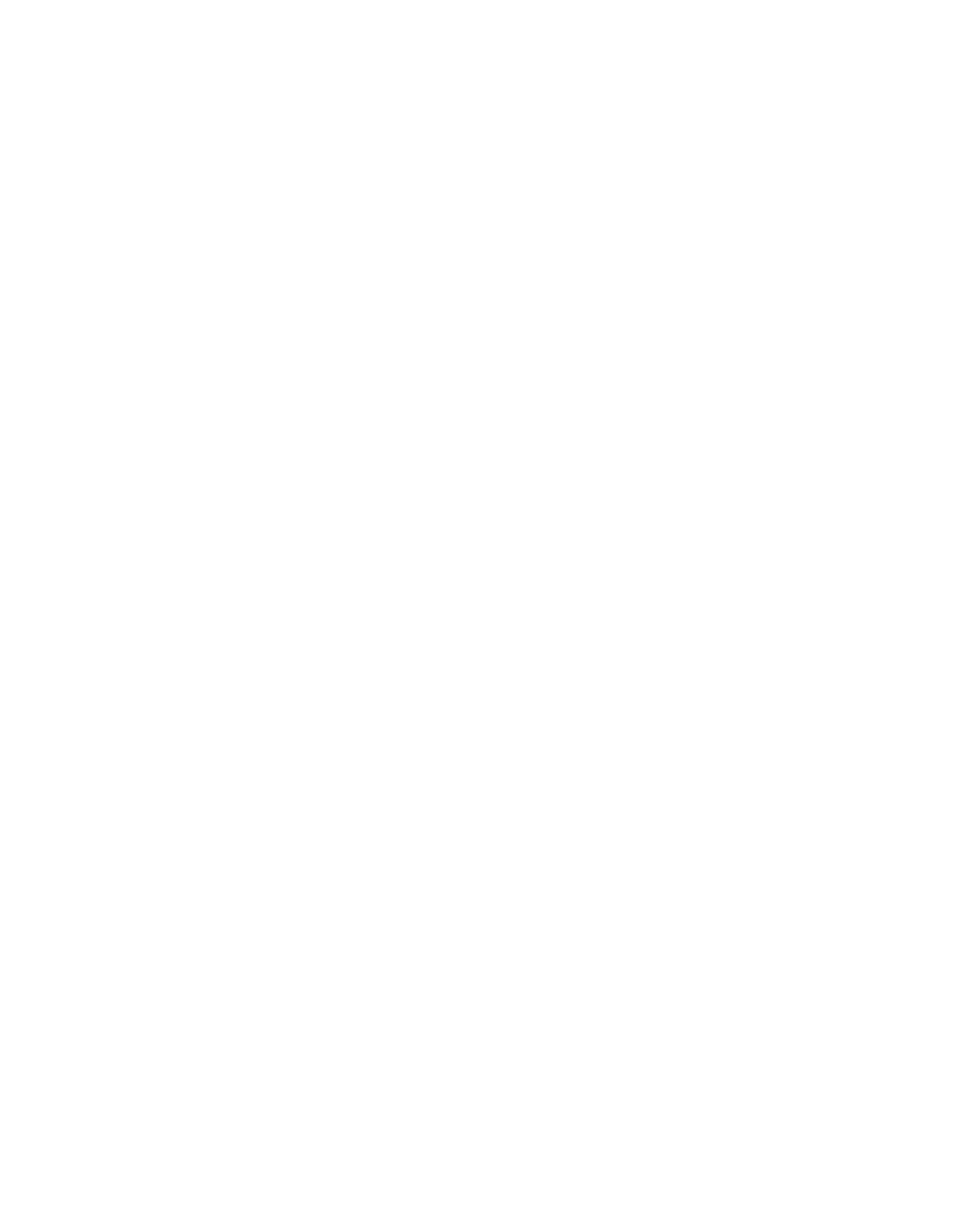# A. MIGRACION IN THE PACIFIC: A 21<sup>ST</sup> CENTURY CONTEXT

### *1. A region and its sub-regions*

## *a. Defining the region*

For the purposes of this paper, the Pacific is defined as the 22 independent states and dependent territories that comprise the sub-regions of Melanesia, Micronesia and Polynesia, plus the two Pacific rim countries of Australia and New Zealand. In any discussion of migration policies, practices and co-operation mechanisms in this part of the world it is essential to include the two metropolitan countries in the southern Pacific given both the history of colonial and post-colonial development in the islands, as well as the fact that these two countries are now home to more of the indigenous peoples of some Pacific island countries than the islands themselves. New Zealand's connections have been reinforced by the fact that its indigenous population, the Maori, are a Pacific people by ancestry.

In June 2007, the total population of the Pacific as defined above was estimated by the South Pacific Community's Statistics and Demography Division (www.spc.int/spd) to be around 34.5 million – a very small share of the estimated 6.7 billion population for the world as a whole (South Pacific Community, 2008). Within the region, the distribution was very uneven – Australia, with a population of 21 million, accounted for 60 percent of the total. The three Pacific island sub-regions of Melanesia (8.14 million), Micronesia (0.54 million) and Polynesia (0.65 million) between them had around around 9.33 million or 27 percent of the total. Within Melanesia, Papua New Guinea, with an estimated population of 6.33 million, accounted for just over two thirds of the island Pacific's total population of 9.33 million. Table 1 contains a summary of the region's population by country/territory and some key demographic indicators.

#### *b. Sub-regional migration contexts*

At a very general level, the current situation with regard to international migration in the region can be summarised briefly with reference to four distinctive migration contexts. The first relates to Australia and New Zealand, two of the most important destinations for migrants leaving Pacific Island countries and territories (PICTs) in Polynesia and parts of Melanesia. They are the homes now for around 440,000 people of Pacific Island descent (New Zealand, 270,000) or ancestry (Australia, 170,000), mainly Samoans, Tongans, Cook Island Maori, Niueans, Tuvaluans and Fijians. Australia and New Zealand are also sources of migrants for countries like Samoa, Tonga, Cook Islands, Niue, Tokelau and Tuvalu, both people returning to their island countries of birth, or New Zealand and Australia born Pacific people going to live in the countries where there parents or grandparents were born. There is also considerable movement of Pacific peoples between New Zealand and Australia (Bedford, 2007). The other major destination on the Pacific rim for migrants from the region, especially Micronesians and Samoans, is the United States of America. The United States of America is not included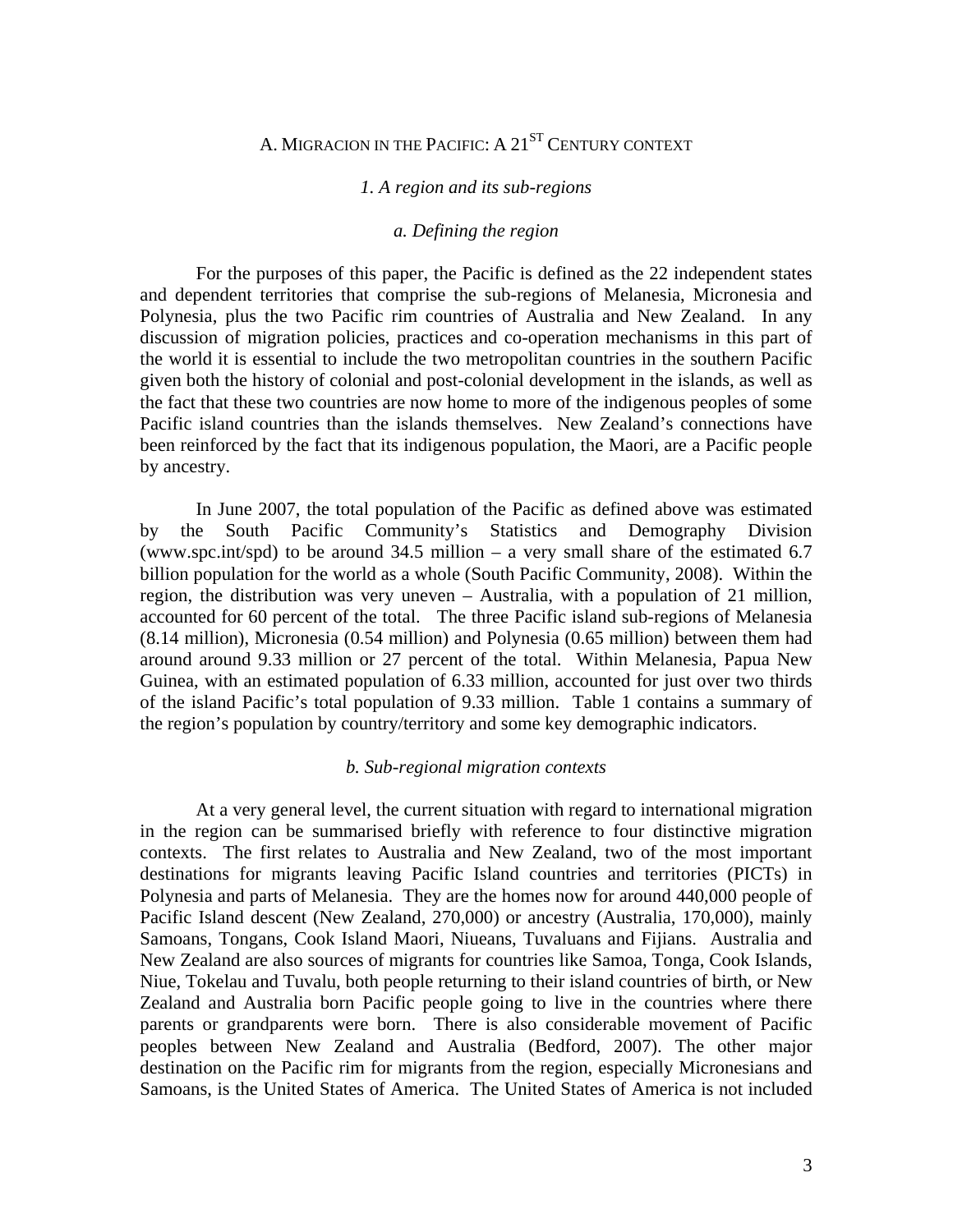within the Pacific region for the purposes of this paper, however – its involvement in the current debates about international migration and development in the region is much less direct than is the case with Australia and New Zealand.

Within the islands, there are three different contexts for contemporary international migration. Except for New Caledonia, which remains an Overseas Territory of France, and Fiji, which has experienced extensive emigration of Fijians and Indians to Australia, New Zealand and North America, especially since 1987 following the first military coup d'etat, the Melanesian countries have had very little international migration to countries on the Pacific rim since the early 1900s. There was extensive migration of labour from Melanesia to Australia between 1860 and 1900, but this effectively ceased in 1906. Throughout the  $20<sup>th</sup>$  century and into the first decade of the  $21<sup>st</sup>$  century, Australia and New Zealand had no special provisions in immigration policy that would facilitate entry of Papua New Guineans, ni-Vanuatu and Solomon Islanders (Bedford et al. 2007). This has changed very recently with the introduction of seasonal migration policies that favour Pacific workers. The New Zealand Recognised Seasonal Employer policy came into effect in April 2007, and a pilot scheme, targeting workers for seasonal employment on orchards and in horticulture, will be introduced in Australia towards the end of 2008. These schemes are discussed later in the paper.

The very limited international migration opportunities for citizens of three of the five Melanesian countries are clearly illustrated in Figure 1 which shows the very low migration rates for Papua New Guinea, Solomons and Vanuatu by comparison with other parts of the island Pacific. To the north, Micronesia has very strong links with the United States, largely due to long-standing American military interests that were furthered during a period of colonial administration following the First World War. The exceptions are Kiribati and Nauru, the two Micronesian countries that stretch south of the equator, which have been strongly linked to the United Kingdom, Australia and New Zealand. This link came about largely as a result of the now exhausted phosphate deposits on Nauru and Ocean Island (Banaba – an island in Kiribati) that were so important for the development of the Australian and New Zealand pastoral economies. Nearly all of the Micronesian countries and territories have some access to work and residence in at least one Pacific rim country.

Polynesia, to the east, has particularly strong links with New Zealand. Reference has already been made to the fact that New Zealand's indigenous people, the Maori, are a Polynesian people and this has been one of the foundations of New Zealand's strong identity as "part of the Pacific". New Zealand also had colonies in Polynesia and a legacy of this history is the New Zealand citizenship that all Cook Islanders, Niueans and Tokelauans have, as well as a special quota for Samoan migrants to New Zealand. In addition to the connections associated with colonial rule, New Zealand has had special migration programmes for Tongans and Tuvaluans, and these have contributed to the growth of sizeable transnational populations of Polynesians in New Zealand. Pacific Islanders who are by definition, or choose to become, New Zealand citizens are also eligible to enter and reside in Australia without qualifying for entry under the Australian immigration programme. The greater access that Polynesians have to international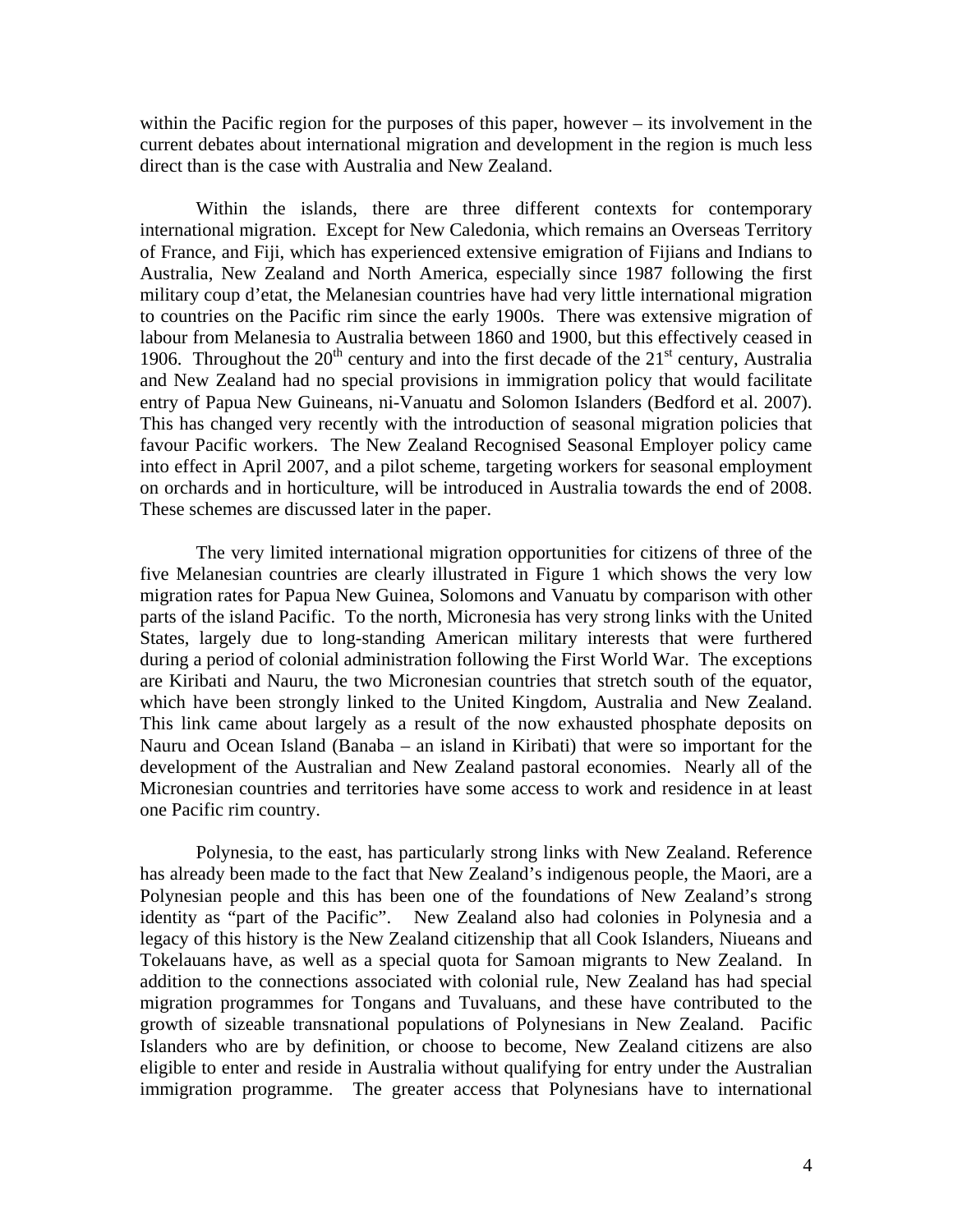migration outlets is clear in the much greater migration rates for Samoa, Tonga and Tuvalu. The rates are even higher for the countries whose indigenous peoples are, by definition, New Zealand citizens,

#### *c. International migration between PICTs and into the islands from Asia*

While international migration between Australia and New Zealand is extensive, and facilitated by a special agreement (the Trans-Tasman Travel Arrangement), and there is extensive migration from some of the Pacific Island countries to countries on the Pacific rim, population movement between island countries tends to be quite tightly controlled. There is movement of students to regional tertiary institutions based in Fiji, New Caledonia, Papua New Guinea, Samoa and French Polynesia, The University of the South Pacific in Fiji has satellite campuses throughout Polynesia and parts of Micronesia and Melanesia. Fiji's School of Medicine, and the teacher and technical training institutions in several countries attracts both trainees and provides some migrants with particular skills to other parts of the region (Voigt-Graf et al., 2007). There is also extensive movement of Pacific entrepreneurs between Pacific countries, as well as the circulation of ships crew and people in the travel industry. However, opportunities for employment in other Pacific countries are limited, especially for Pacific people without professional, clerical or business skills.

Shortages of unskilled and semi-skilled labour in countries that have experienced high rates of out-migration, such as Niue, Cook Islands and Samoa, have been met, at times, by policies to bring in people from other Pacific countries. An example was the movement of Tuvaluans to Niue to work on agricultural development programmes in the 1980s and 1990s. This type of international migration between the island countries, which used to be quite common during the years of colonial rule, is not favoured by most of the independent Pacific states.

More common sources of labour for primary industries (agriculture, fishing, forestry, mining) in the late  $20<sup>th</sup>$  and early  $21<sup>st</sup>$  centuries are in Asia – Chinese and Filipinos especially. Flows of skilled as well as unskilled labour from the People's Republic of China, Taiwan. Philippines and Malaysia, into the Pacific Islands have increased significantly over the past three decades. As Ron Crocombe (2007) demonstrates in his recent book "Asia in the Pacific Islands: Replacing the West", there has been a significant shift in the balance of power of foreign nations in the region following the attainment of political independence by Pacific states. Competition is strong between Asian states for access to marine, mineral and forestry resources, for investment opportunities in land and industry, and for the votes of island nations in international agencies where numbers of countries, rather than population size, count for votes.

#### *d. Regional co-operation*

Regional approaches to economic, social and political development in the Pacific have a long history. The South Pacific Commission, set up in the 1940s by the colonial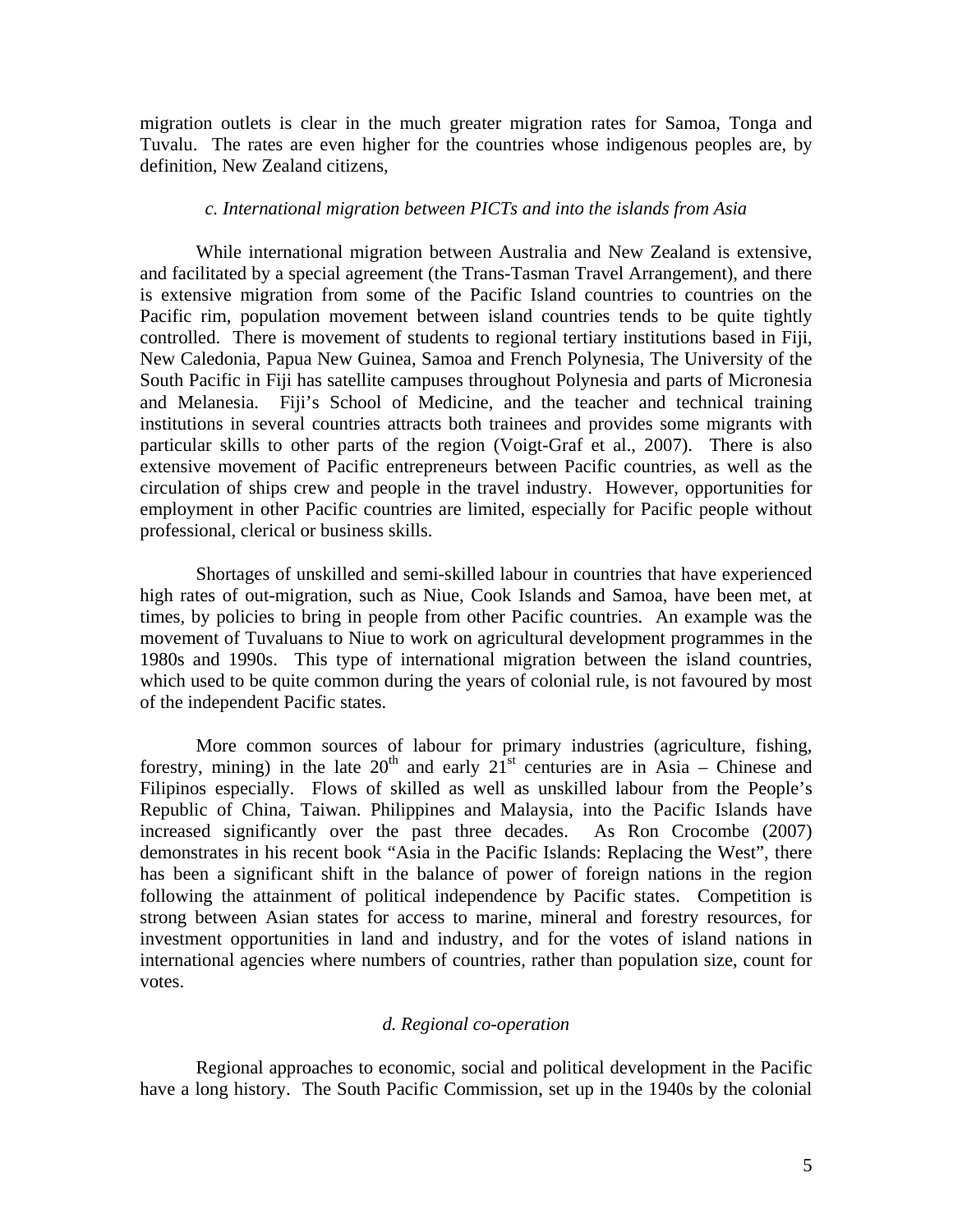administrations to provide them with technical advice and support, spawned several influential regional organizations, including the Pacific Islands Forum with its secretariat in Fiji (Graham, 2008). The Forum brings together annually the Heads of State of all of the independent countries in the region, including Australia and New Zealand, as well as representatives of countries that still have colonies in the region (France, the United Kingdom and the United States) and, in recent years, some of the Asian Pacific rim countries. It has developed a Pacific Plan which seeks to address a number of challenges facing the future development of the region that were identified in an inquiry by several prominent Pacific leaders in 2004 (Chan et al., 2004; Spillane, 2008).

At a special Leaders' Retreat, associated with the Pacific Islands Forum meeting in Auckland in April 2004, the following Vision was adopted to guide the Forum's actions and policies:

Leaders believe the Pacific region can, should and will be a region of peace, harmony, security and economic prosperity, so that all its people can lead free and worthwhile lives. We treasure the diversity of the Pacific and seek a future in which its cultures, traditions and religious beliefs are valued, honoured and developed. We seek a Pacific region that is respected for the quality of its governance, the sustainable management of its resources, and the full observance of democratic values, and for its defence and promotion of human rights. We seek partnerships with our neighbours and beyond to develop our knowledge, to improve our communications and to ensure a sustainable economic existence for all (Chan et al., 2004: 8).

Between 2004 and 2008 the Forum has had to grapple with more major challenges to "peace, harmony, security and economic prosperity" in the Pacific than at any other time since its foundation in 1971, including another military coup in Fiji and destructive riots in the capitals of the Solomons and Tonga during 2006. The fourth coup d'etat in Fiji and the devastation casued by the riots in Honiara and Nuku'alofa have contributed, collectively, to a significant shift in thinking about prospects for "development" in island countries of the Pacific. Throughout the Pacific region there has been significant political and academic debate about how to develop what Hon. Tuilaepa Sailele Aiono Malielegao (2006: vii) termed "a deeper level of regional co-operation which might lead us to a more effective degree of real integration" that can enhance economic growth, sustainable development, good governance and security.

The question about how to contribute effectively to the development of Pacific Island states has become one of the major concerns for governments in Australia and New Zealand in the early  $21<sup>st</sup>$  century. Contributing to the complexity of these debates has been the heightened concerns over security in the region since the events of September 11 2001 – concerns that have been exacerbated by the increasing interest that businesses and governments in Asia have shown in investment opportunities in Pacific resources, as well as the political stances of Pacific governments. The production and transport of drugs, money laundering, and undocumented migration have added to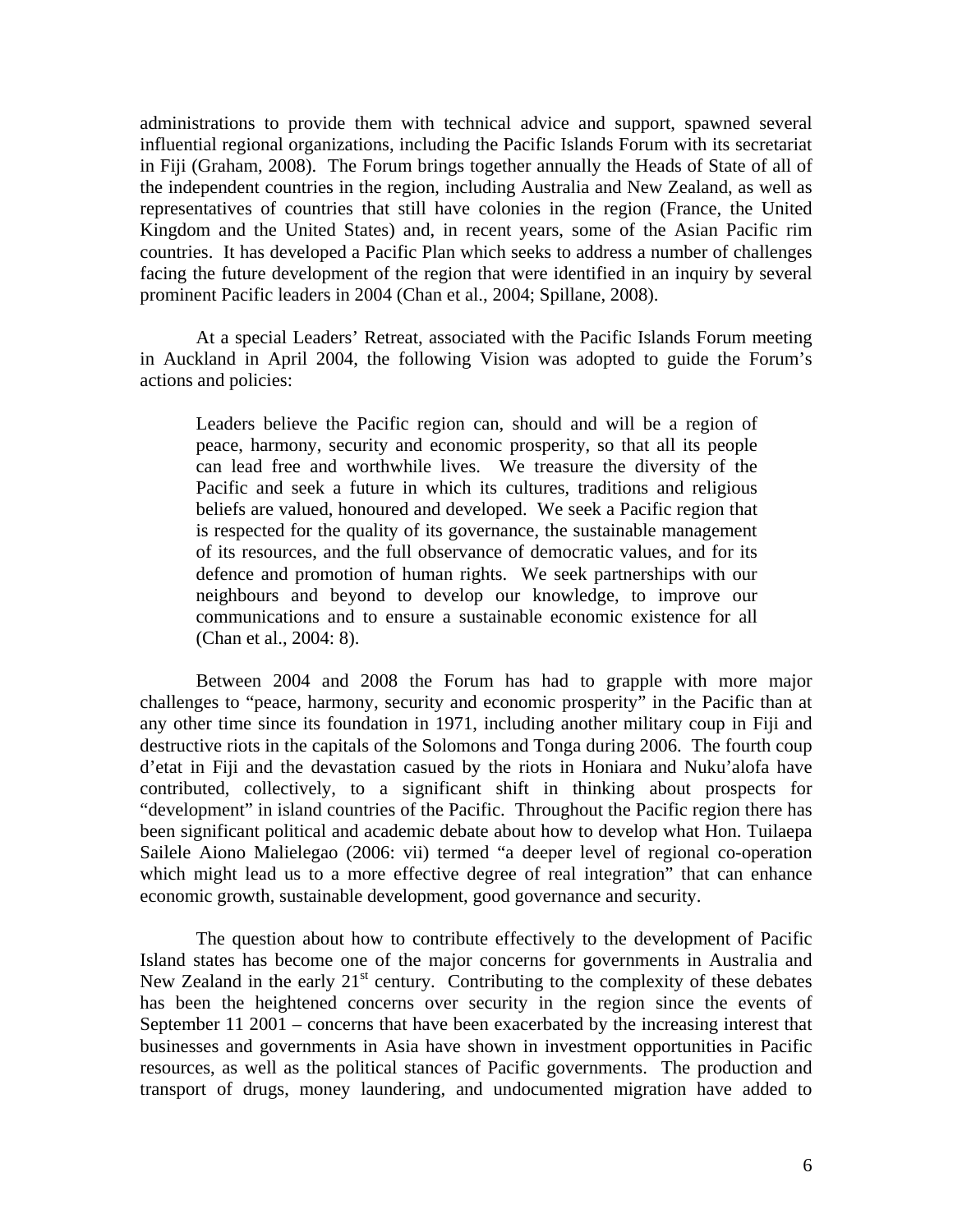concerns in Australia and New Zealand about some recent problems in the region (Moriarty, 2007).

For their part, the leaders of many Pacific states have challenged Australia and New Zealand to open up their economies and societies to greater labour migration from the islands. In this regard they have stressed the need for their southern neighbours to: "Listen to the needs and aspirations of the burgeoning population of young people in the region, and recognize the impact of bigger and more youthful populations on the resources required for education and vocational training, healthcare, and job opportunities" (Chan et al., 2004: 13).

In the next section contemporary migration between different parts of the Pacific and Australia and New Zealand is examined in the context of what is arguably one of the major policy challenges facing governments throughout the region as they seek common ground for a multilateral approach to meeting the "aspirations of the burgeoning population of young people in the region". This challenge is the quite different immigration policies the two countries have had in the region, especially since the 1950s (Bedford et al. 2007).

### *1. The policy challenge*

#### *a. Migration between Pacific countries and Australia and New Zealand*

It is perhaps rather ironic that the greatest differences in immigration policy between Australia and New Zealand in the early  $21<sup>st</sup>$  century relate to the migration of people from their neighbouring Pacific countries. That this difference has emerged is made more surprising by the fact that mobility of Australian and New Zealand citizens between their two countries is not constrained by specific immigration policy requirements. The Trans-Tasman Travel Arrangement (TTTA) allows citizens of both countries effective free entry to the other – a situation that has existed since European settlement in this part of the world from the late  $18<sup>th</sup>$  century.

As noted above, during the second half of the  $19<sup>th</sup>$  century Australia drew very heavily on the islands of the western Pacific for labour and over 60,000 Melanesians went to work in the sugar industry in Queensland. During the  $20<sup>th</sup>$  century both Australia and New Zealand had colonies in the Pacific, but from the mid  $20<sup>th</sup>$  century Australia effectively ceased any special relationships it had with the island countries as far as immigration is concerned. New Zealand, on the other hand, has become a very significant destination for indigenous peoples of the eastern Pacific islands (Polynesia), largely as a result of a decision taken to extend New Zealand citizenship, or some other special concessions related to access to work and residence in New Zealand, to the populations of its colonies.

As New Zealand's population of Pacific peoples has grown, increasing numbers of the latter who have obtained New Zealand citizenship have taken advantage of the Trans-Tasman Travel Arrangement to move to Australia. This has resulted in quite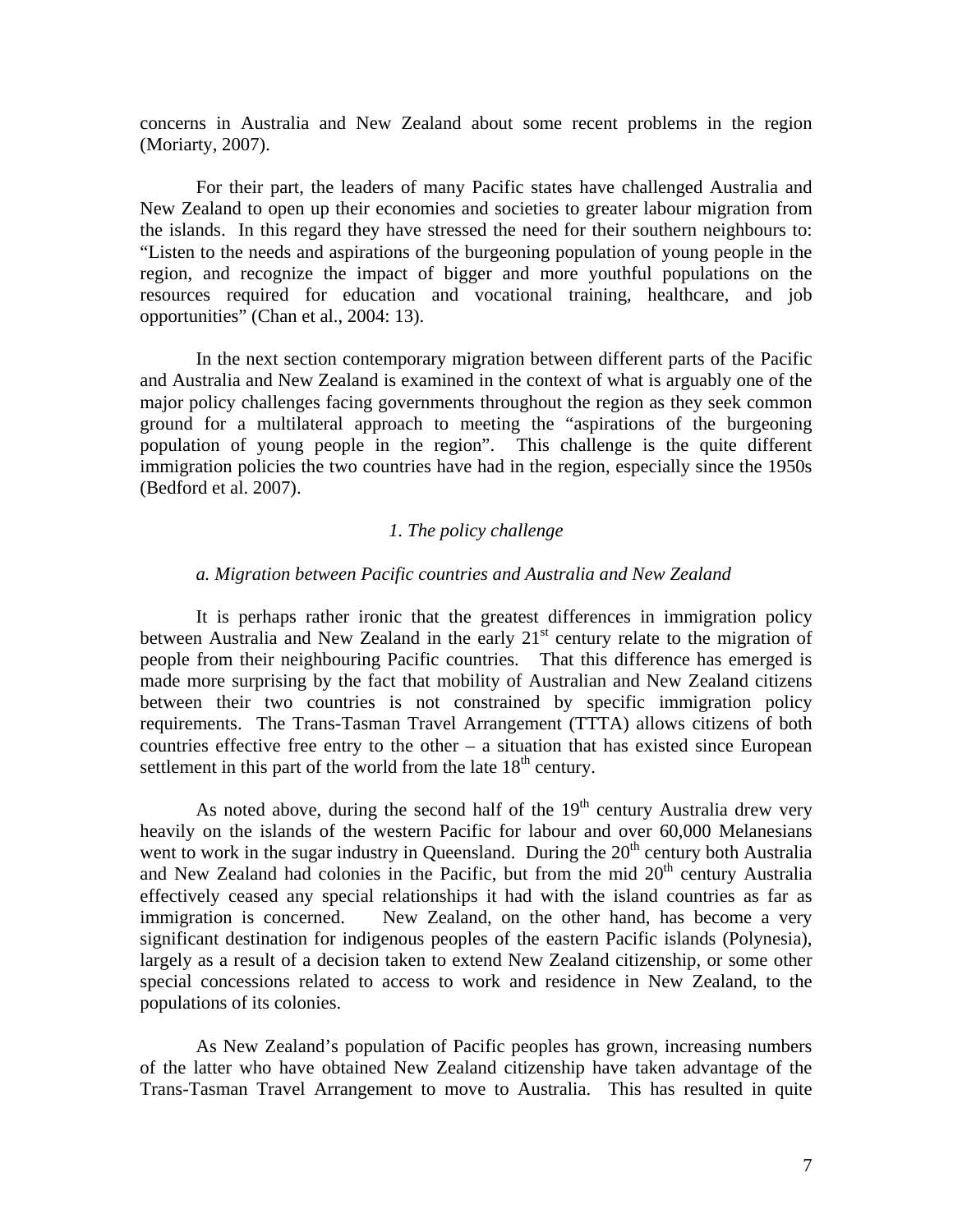extensive growth in Australia's Pacific population – via New Zealand – a source, at times, of some tension between the two governments and for the Trans-Tasman Travel Arrangement (Bedford et al., 2003). Notwithstanding this growth in its Pacific population, Australia has been unwilling until 2008 to establish special migration relationships with Pacific countries, given its strong and consistent policy position that citizens of all countries except New Zealand are equal under Australia's immigration policy. New Zealand, for its part, has not been prepared to trade off its long-standing migration relationships with countries like Samoa and Tonga, and its more recent small, but symbolic immigration policy links with countries like Kiribati, Tuvalu, and Vanuatu, in any more broadly-based multilateral response to development issues in the Pacific (Bedford et al*.*, 2007).

The different approaches to immigration from countries in the Pacific region have resulted in quite different populations of Pacific peoples in Australia and New Zealand. The total Pacific-born populations in Australia (103,943) and New Zealand (134,187) at the time of their 2006 censuses were quite similar, but if the ethnic/ancestry definition of Pacific peoples is used, Australia's Pacific ancestry population (170,000) is around 60 percent the size New Zealand's ethnic Pacific population (270,000). Just over half of the latter had been born in New Zealand; the Pacific peoples in countries on the Pacific rim are no longer predominantly a first generation immigrant population.

### *b. Approvals for residence in Australia and New Zealand, 2003-2007*

The movements of Pacific peoples into and out of New Zealand and Australia involve a complex mix of short-term visits to see family members, for education and medical treatment, for business reasons, as well as long-term moves for work, residence, return to the islands, or re-migration across the Tasman or on to North America and, less frequently, to countries in Europe and Asia. It is not possible to review all of these types of movement in this paper, but some comparative information on approvals for residence of citizens of Pacific countries in New Zealand and Australia between July 2003 and June 2007, under the skilled migrant, family, and humanitarian/other selection policies, are summarised in Tables 2-5. These tables show the volume of residential migration into Australia and New Zealand from different parts of the region, the role that citizens from a small number of countries plays in this residential mobility, and the importance of New Zealand as a destination for the larger share of most of the flows in the three broad visa approval categories.

In terms of total approvals for residence between July 2003 and June 2007, the largest flow into the two countries was from Melanesia (18,204), but almost all of this (91 percent) was from one country – Fiji (Table 2). For Australia, Melanesia was the source of 89 percent of its Pacific citizen residence approvals over the four years, with Fiji accounting for 74 percent of the total approvals (8,757). In the case of New Zealand, the Polynesian countries of Samoa and Tonga were the source of most of their 25,497 residence approvals for Pacific citizens during the period (57 percent), and the intended destination of 74 percent of Pacific nationals seeking residence in the two countries.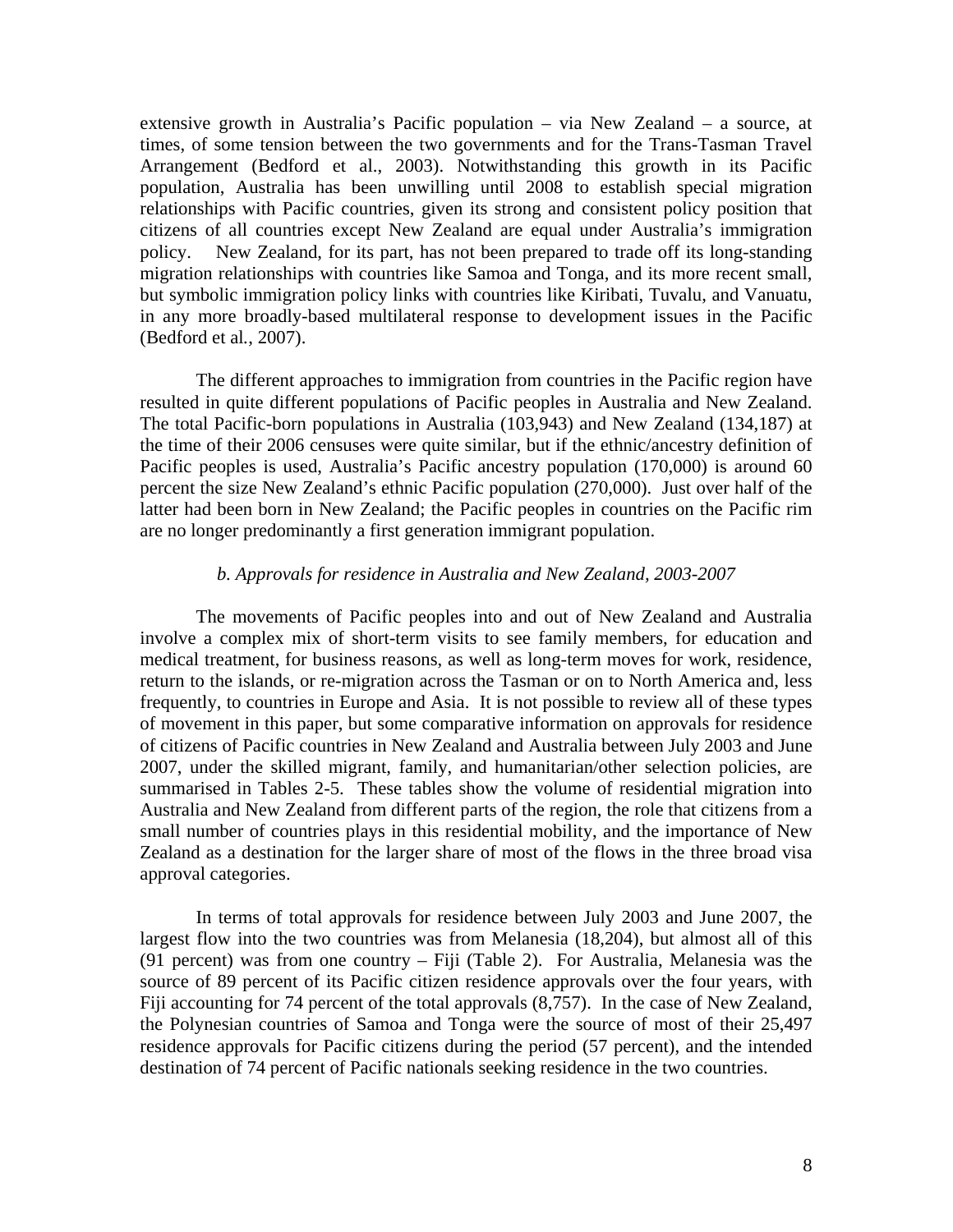The pattern for those in the skilled migrant category is rather different, especially for New Zealand. Melanesia, essentially Fiji, is the source of over 90 percent of approvals in the skilled migrant category in both countries (Table 3), and New Zealand is the intended place of residence for just over half (53 percent) of those approved under the skilled migrant category in both countries. Micronesia and Polynesia were the sources of very small numbers of skilled migrants, with only 264 or 6 percent of New Zealand's 4,377 approvals in this category coming from its long-standing Polynesian immigrant sources.

New Zealand's share of the skilled migrant intake from the Pacific (53 percent) is much smaller than its share of all citizens from countries in the region approved for residence (74 percent, Table 2). This reflects more the importance of New Zealand as a destination for Pacific citizens entering under the family and other categories of residence approval, rather than the fact that Australia is the preferred destination for all Pacific skilled migrants. Australia was certainly the more important intended destination for the very small number of citizens of Kiribati (45 in total) approved for entry as skilled migrants, but in the case of Polynesia, New Zealand remained the destination for most of the skilled migrants approved from Samoa and Tonga (Table 3).

In the case of approvals for residence under the family reunion (Australia) or family sponsorship (New Zealand) categories, the pattern is different again. Flows into both countries from Polynesia were much more significant than they had been for skilled migrants, especially into New Zealand (Table 4). Fiji remained the largest single country source of migrants approved for entry on family criteria indicating the importance of flows into New Zealand and Australia of Fiji Indians as well as indigenous Fijians after the civilian and military coups of 2000 and 2006 respectively. Papua New Guinea (PNG) – Australia's former Pacific colony -- was the source of only a small number of citizens admitted for entry on family reunion grounds (554) by comparison with the numbers admitted from Fiji (2,962). New Zealand had approved only 54 applicants for entry under family sponsorship from  $PNG - a$  trivial flow from a country that now has a resident population of over 6.5 million.

The much larger numbers from Samoa and Tonga admitted for residence in New Zealand in the family sponsorship category are a reflection of the long-established movement of citizens from these countries and the sizeable communities of Samoans and Tongans in New Zealand. The great majority (91 percent) of Polynesians who gained approval under the family categories were heading for New Zealand, as were just over three quarters of the small number of Kiribati citizens (83) approved for residence on the basis of family connections in the two countries (Table 4).

The final table in the residence approval series shows the number of Pacific citizens who were approved under humanitarian and special programme criteria, such as New Zealand's long-standing Samoan Quota (up to 1,100 approvals a year for employment if Samoan applicants can prove they have a job) and the more recent Pacific Access Category (PAC) that allows for small quotas of citizens from Samoa, Tonga, Kiribati and Tuvalu (as well as Fiji before the 2006 military coup), selected through a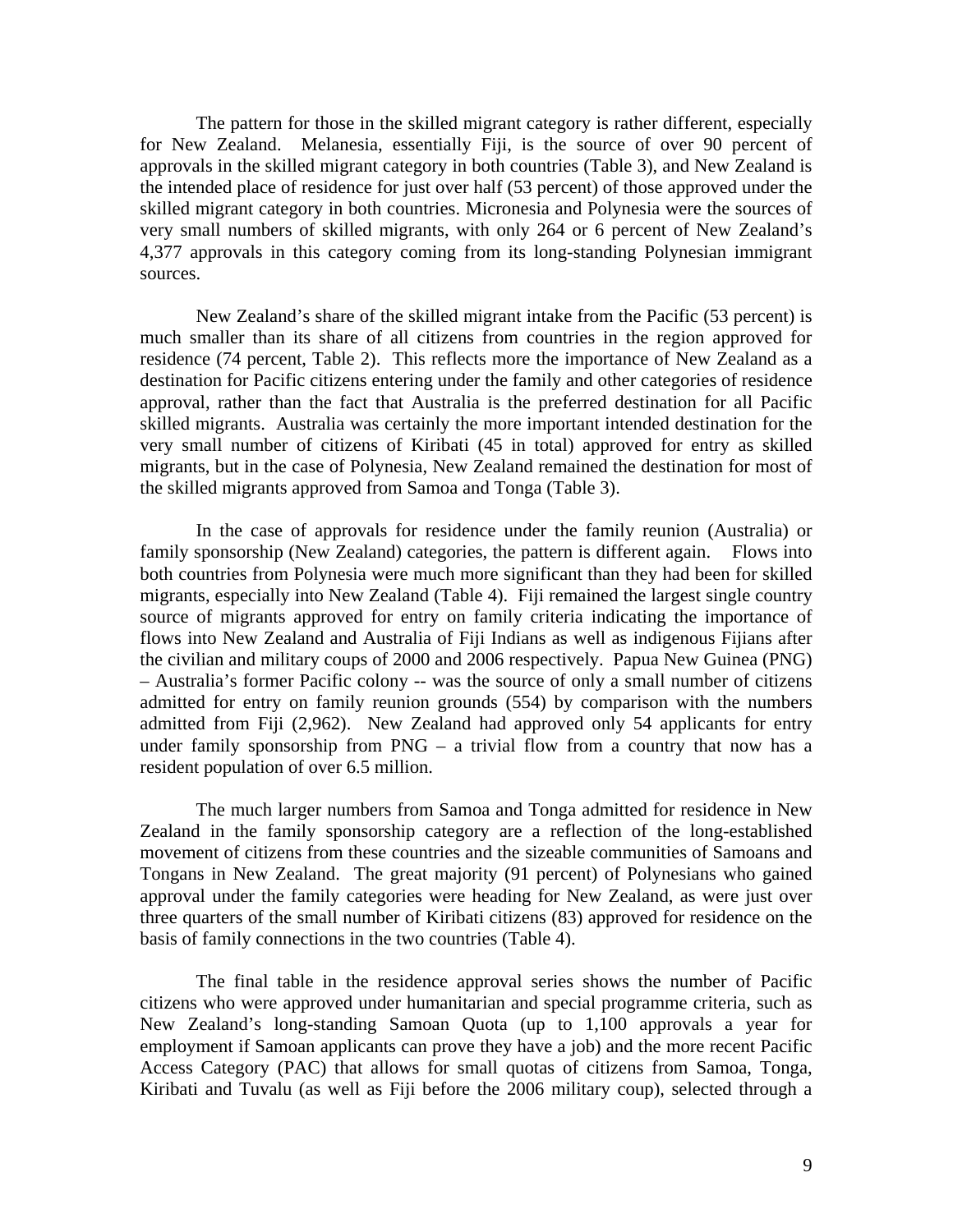lottery system, to be approved for residence in New Zealand. The operation of the Samoan Quota and the PAC have been described in Bedford et al. (2005 and 2007).

It is clear from Table 5 that New Zealand approves far more Pacific citizens for entry under these "other categories" than Australia allows in outside of the skilled migrant and family reunion categories, except for the small number of people entering from PNG. Indeed, New Zealand had a larger number of approvals during the period under "other categories" (11,102) than it did under family sponsorship (10,018) or the skilled migrant category (4,377) (Tables 3-5). Polynesia was by far the most significant source of "other category" approvals in New Zealand – only 17 percent were citizens of Melanesian countries, and almost all were from Fiji (Table 6). The 460 approved from Micronesia (almost all from Kiribati) dwarfed the very small numbers admitted in the skilled migrant and family categories (94 in total), a clear indication of the importance of the Pacific Access Category for residence approvals from this part of the Pacific. The Kiribati approvals for residence in New Zealand exceeded any single country approvals for residence in Australia under the "other categories" (Table 6). It is around the special provisions New Zealand has made for entry of Pacific citizens from a selected number of countries that we find the differences in immigration policy in Australia and New Zealand relating to the Pacific reflected most clearly.

#### *c. Towards policy convergence*

In October 2006, at the Pacific Islands Forum meeting in Fiji, New Zealand's Prime Minister announced that a new seasonal labour migration scheme, prioritising recruitment of workers from Pacific Islands Forum members, would be introduced in 2007. In April 2007 the Recognised Seasonal Employer policy was implemented and over the subsequent 12 months more than 5,000 workers were recruited to work in New Zealand's horticulture and viticulture industries, mainly from Pacific countries. Five countries were selected for facilitating the scheme in its early stages: Samoa, Tonga and Tuvalu in Polynesia, Vanuatu in Melanesia and Kiribati in Micronesia. The design and implementation of this policy are discussed in greater detail in the next section, but its origins lie in the evolving debate about the difficulties of providing employment in many Pacific countries for their burgeoning youthful populations.

The World Bank (2006: 44), in an influential report "At Home and Away: Expanding Job Opportunities for Pacific Islanders through Labour Mobility", had examined both the population projections and the estimates of formal sector employment growth in many of the Pacific countries. They concluded:

The results of these projections should be the least surprising but the most worrying for the Melanesian and Micronesian countries. Fertility rates are high and appear to be coming down only slowly, contributing to projected population growth of as much as 2.5 percent per annum. We have also simulated faster declines in fertility on the basis of experience elsewhere … However, even with such accelerated declines, significant population growth will continue for many years because of the population momentum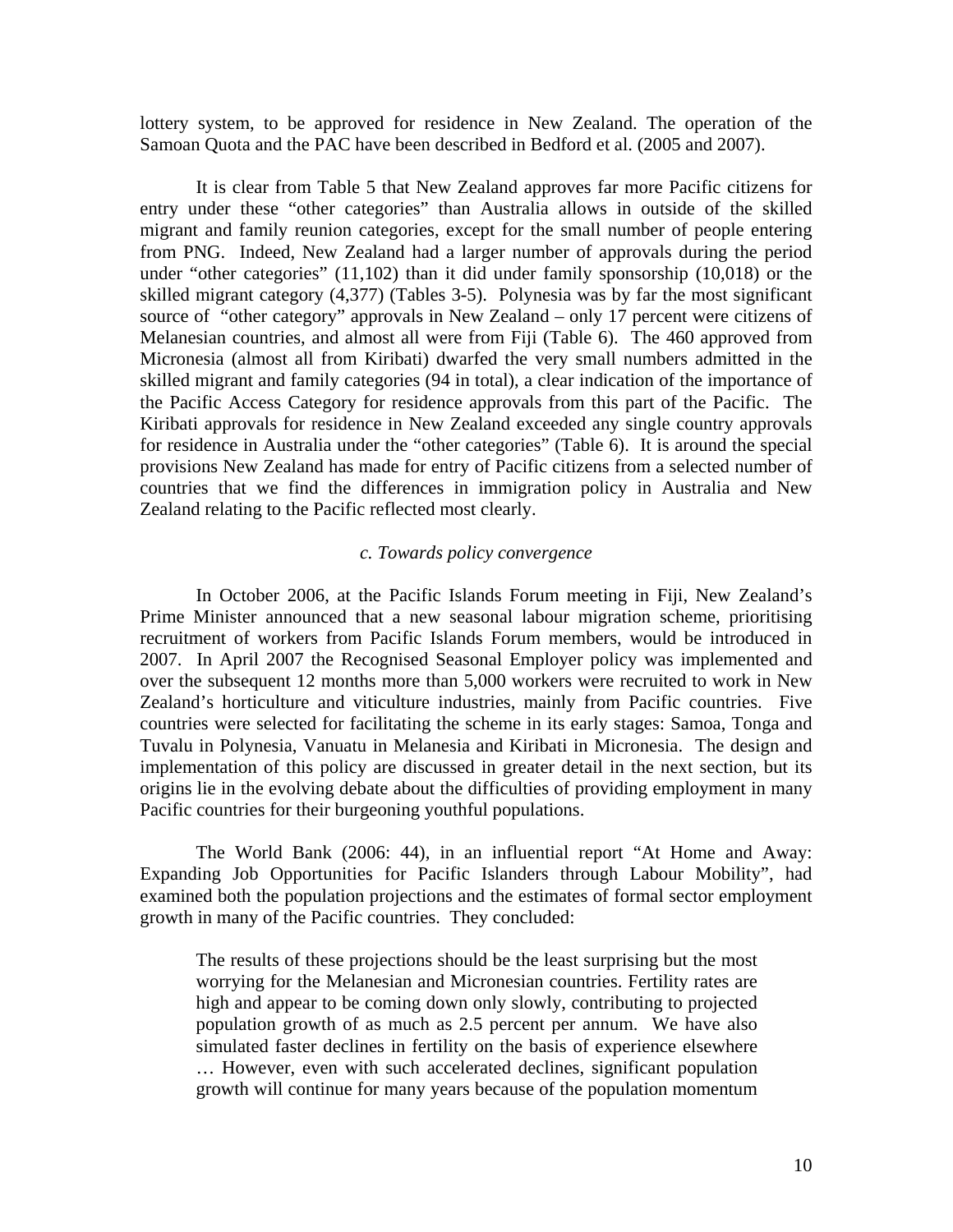that has been built up in the Micronesian and Melanesian countries because their fertility rates have remained high while mortality rates have declined.

Formal sector employment is very low and, except for Fiji, is projected to grow very slowly. Those countries with high fertility rates and low formal sector employment will generate the most excess labour and have the greatest demand for overseas employment [Papua New Guinea, Fiji, Solomons, Vanuatu, Federated States of Micronesia, Kiribati]. The high projected levels of excess supply of labour for the formal sector indicate the enormous challenge that the Papua New Guinea and Pacific island country governments have in front of them. The other side of this coin is that in the Pacific Region there will be an increasingly larger pool of young people from which those countries with ageing populations will be able to draw.

These pessimistic assumptions about formal sector employment growth, especially in countries like Papua New Guinea, the Solomons and Vanuatu, reflect another basic characteristic of the populations of large parts of the Pacific region – the comparatively low levels of urbanisation. In Papua New Guinea, the Solomons and Vanuatu, where urban populations are growing rapidly, the great majority of people (over 80 percent in these three countries) still live in rural areas.

United Nations forecasts of population growth suggest that Melanesia's population could reach 14 million by 2050, more than double the 6.48 million estimated to be in the sub-region in 2000 (Bedford, 2005). Growth in Melanesia's population over the 50 years (an estimated increase of 7.62 million) could exceed growth in the Australian population (the increase is estimated to be 7.36 million between 2000 and 2050) even though Australia's resident population was three times the size of that in Melanesia in 2000. The populations of Micronesia and Polynesia will also increase significantly (from around 516,000 to 1,080,000 in the case of Micronesia, and from 590,000 to 890,000 in Polynesia) but it is the Melanesian "explosion" that is going to pose the major dilemma for politicians and planners, largely because Papua New Guinea, Solomons and Vanuatu have no migration outlets.

For over a decade researchers have been highlighting an increasing problem of youth and adult unemployment and underemployment in many Pacific states, especially in Melanesia and Micronesia (Callick 1993; Gannicott 1993; Curtain 2006). Despite some considerable potential for diversification of domestic economies, especially in the large islands comprising Papua New Guinea, Solomons, Vanuatu and Fiji, all of the recent reports on economic prospects for the Pacific highlight the problem of under- and unemployment of young people, and the potential for social unrest as a "youth bulge" increases in size and disaffection with the status quo (Ware 2005; AusAID 2006; Booth et al. 2006; Dobell 2006).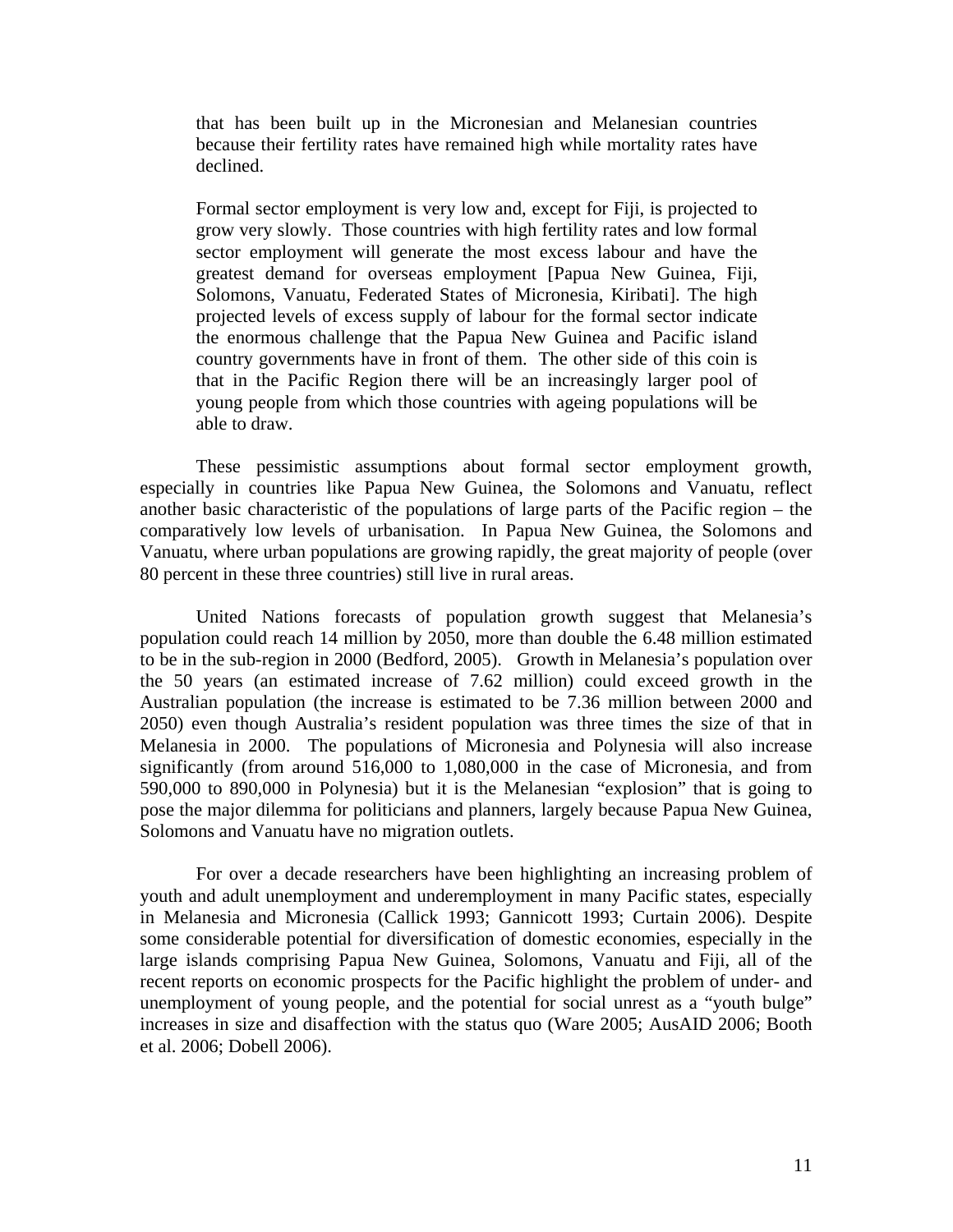The World Bank (2006: 139) recognised the potential for some easing of the employment crisis in parts of the island Pacific if the Australian and New Zealand governments sought to ease their chronic shortages of labour in the agricultural sector by seeking seasonal workers in the Pacific:

Seasonal employment programs for Pacific Islanders to work in Australia [and New Zealand] horticulture are not a panacea for the challenges of employment and unemployment in Forum member countries. Nor will such schemes transform the economic development prospects of small island states. Nevertheless, a seasonal labour program does have the potential to make a material difference to the well-being of significant numbers of Pacific Island workers and their families and communities, especially those living in rural areas and outer islands. It also has the potential to significantly ease the seasonal labour shortages that hold back the horticultural industries in Australia and New Zealand, and to add symbolic value as a gesture of goodwill by the region's two major powers towards their Pacific neighbours.

The Australian Prime Minister of the day (John Howard) was unwilling to consider a seasonal labour migration scheme targeting Pacific workers in 2006 and 2007, but with a change in government came a significant shift in policy during 2008. Just before the Pacific Islands Forum meeting in Niue in August 2008, the Australian Prime Minister (Kevin Rudd) announced that Australia would introduce a pilot seasonal employment scheme with selected Pacific states (Papua New Guinea, Vanuatu, Kiribati and Tonga), modelled on New Zealand's Recognised Seasonal Employer policy. The Forum Communique (Pacific Islands Forum Secretariat, 2008: 2) notes, with regard to labour migration in the region:

Leaders welcomed New Zealand's provision of seasonal work opportunities for Pacific Island countries and welcomed Australia's announcement of a pilot scheme as a means to greater economic integration and development. Recognising the crucial significance of remittances to many Pacific island economies, Leaders welcomed the work currently underway, and encouraged further work, aimed at reducing the costs to individuals of sending money home to Pacific Island countries.

The decision to introduce such a scheme in Australia, even on a very modest scale, marks a very significant shift in Australia's approach to immigration policy and the beginning of a multilateral approach to migration and development in the Pacific region. In the next section the major features of New Zealand's Recognised Seasonal Employer policy are outlined in the wider context of the debate about regional approaches to the management of migration that was stimulated by the United Nations High-Level Dialogue on International Migration and Development in September 2006 (United Nations, 2006).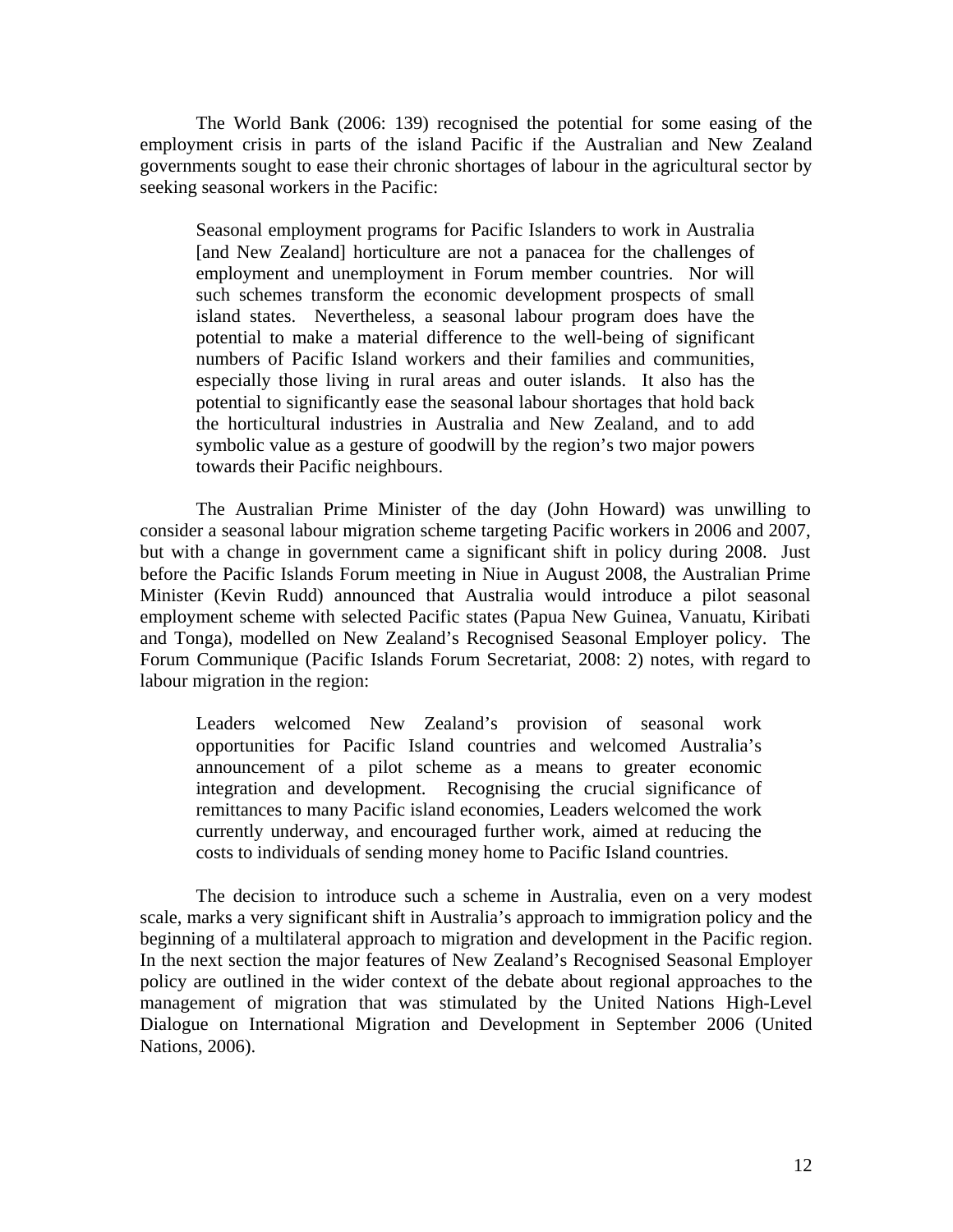#### B. REGIONAL COOPERATION IN THE MANAGEMENT OF MIGRATION

#### *1. International migration and development in the Pacific*

### *a. Seeking the elusive triple wins of migration and development*

New Zealand's Recognised Seasonal Employer (RSE) policy is the first significant attempt to develop an international migration policy that explicitly seeks to achieve the triple wins for migrants and their countries of origin and destination that have come to dominate the discourse about international migration and development in the  $21<sup>st</sup>$ century. The Government's decision to develop such a scheme in October 2006 came very soon after the High-Level Dialogue on International Migration and Development in the United Nations General Assembly in September 2006 where there was widespread acknowledgement of the potential for policies regulating international migration flows to make major contributions to promoting co-development or "the coordinated or concerted improvement of economic conditions in both areas of origin and areas of destination based on the complementarities between them" (United Nations, 2006: 1).

New Zealand's delegation to the UN High-Level Dialogue supported initiatives that would facilitate short-term circular migration of workers, where there were clear benefits to the workers and the sending and receiving countries. Such labour circulation could help meet seasonal labour demands at the destination, provide remittance flows back to the sources of the workers, and had potential for promoting skill development and knowledge transfer amongst migrants who returned home. It was acknowledged that while New Zealand was facing shortages of both skilled and unskilled labour, there were economic and social risks to origin countries through short-term labour migration, including loss of skills needed in the domestic economy as well as gender issues and the impact of family separation (Banks 2006: 2).

The development and management of any temporary migration scheme that fostered circulation of workers between New Zealand and their countries of origin, in the context of achieving triple-wins, would need extensive consultation and collaboration at several levels. These levels included the governments in the sending and receiving countries in the context of their commitments to policies that contribute to achieving desired national development objectives while at the same time fostering wider international development goals; the industries seeking temporary workers and the agencies responsible for overseeing employment conditions and labour supply at both the source and the destination; and the government and non-government agencies in sending and receiving countries that have particular mandates for ensuring the well-being and development of workers, their families and communities.

The RSE policy is, thus, a deliberate response to both industry-specific labour demand as well as a broader foreign policy objective of contributing to economic development and security in the Pacific region. The industry-specific issues that prompted the search for a more sustainable solution to the seasonal labour shortages faced by horticulture and viticulture farmers are not discussed here – they are reviewed in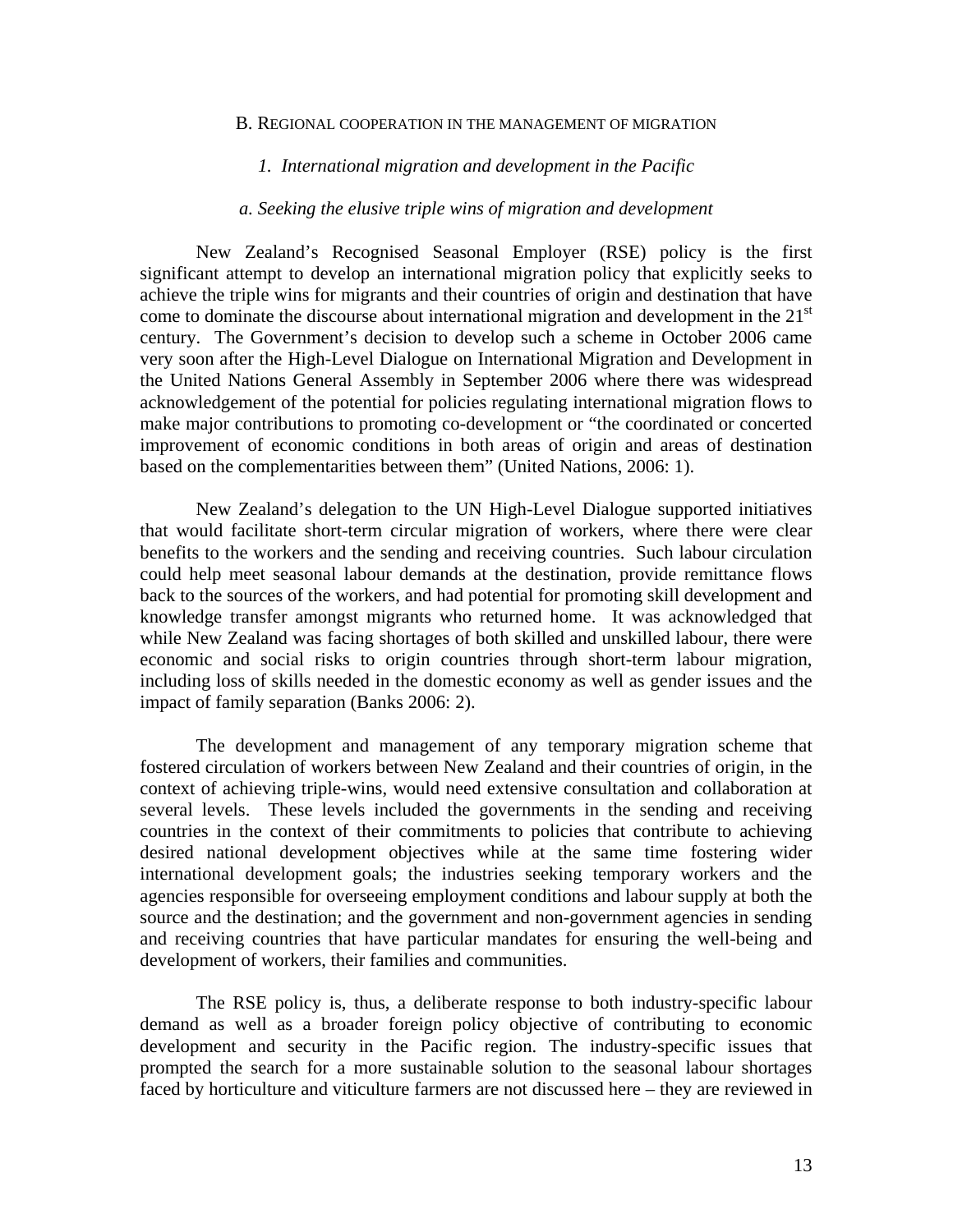Sankar et al. (2008). The Government's concerns for foreign policy initiatives that will contribute to achieving the development goals of members of the Pacific Islands Forum, especially the growing demand for access to employment opportunities in New Zealand, are summarised below before considering the specific objectives of the RSE policy and its piloting and implementation in 2007 as an example of immigration policy, practice and co-operation in the Pacific.

## *b. The Pacific connection: a regional perspective on migration and development*

The Pacific region engages a substantial proportion of New Zealand's diplomatic, defence and development assistance resources, has been a source of a significant proportion of the country's immigrants for more than 30 years, and is an important market for New Zealand's goods and services. At different times since the mid-1970s temporary work schemes have been a feature of New Zealand's relations with Samoa, Tonga, Fiji, Kiribati and Tuvalu, and in 2002 all of these countries were included in a new scheme that allowed for small numbers of their citizens to be balloted each year for residence in New Zealand under specified conditions. The Pacific Access Category (PAC) replaced a number of existing arrangements with these countries (such as the visawaiver privileges that had been extended to citizens of Kiribati and Tuvalu in 1986, and the temporary work permit schemes they had had since 1992), and continued a long tradition of "special arrangements" with selected countries in the region.

In 2000 a civilian coup d'etat in Fiji and widespread civil unrest in the Solomon Islands strengthened perceptions in New Zealand and Australia that the potential for serious social and political instability in the larger countries of the western Pacific was increasing. Awareness of the very different demographic situations prevailing in the island countries of the western and eastern Pacific, and the absence of any migration outlets for Papua New Guinea, Solomon Islands, and Vanuatu, was becoming more widespread amongst policy agencies in New Zealand, especially as leaders from these three countries were becoming more vocal at meetings of the Pacific Islands Forum about the widening disparities between growth in their labour forces, and growth in opportunities for employment outside of the village economy.

In 2006 two events furthered this appreciation of an intensifying problem relating to employment in the region amongst policy makers in New Zealand's Department of Labour. The first was the major study, already mentioned, by the World Bank (2006) on population change, labour markets and migration in the Pacific and the second, following closely on the release of the World Bank's report, was a conference on the future of Pacific labour markets organised by New Zealand's Pacific Cooperation Foundation in Wellington (Plimmer, 2007). Both the World Bank report and the Pacific labour markets conference placed considerable emphasis on the challenges posed by population growth in Melanesia as well as parts of Micronesia and Polynesia and on the potential for greater access to temporary work in Australia and New Zealand to make positive contributions to development in Pacific countries. Participation by senior New Zealand immigration policy managers in the UN High Level Dialogue on International Migration and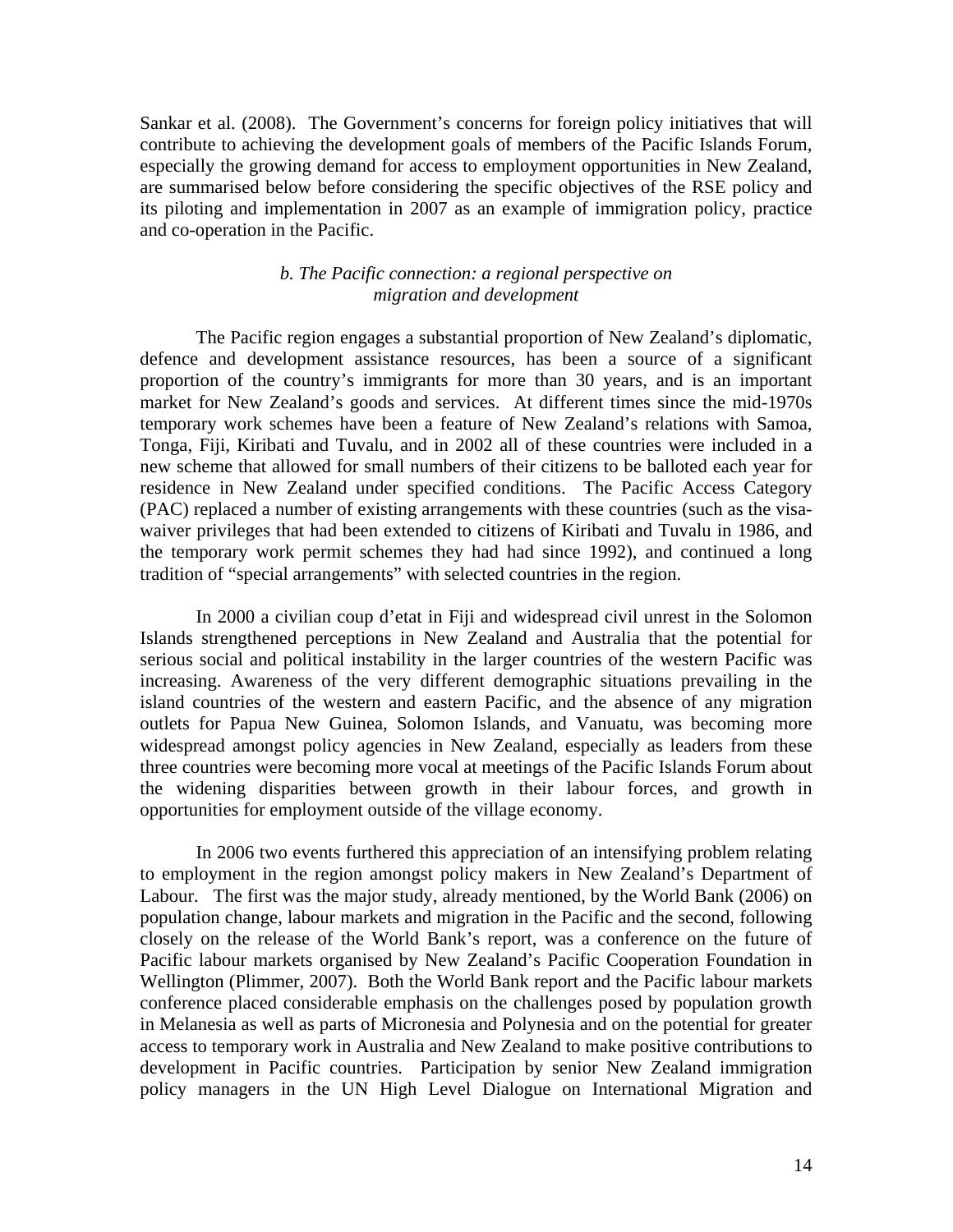Development in New York in September 2006 also reinforced an appreciation of the positive role migration could play in the development of both migrant sending and receiving countries.

At the meeting of the Pacific Islands Forum in Fiji in October 2006 Helen Clark announced that New Zealand was developing a new temporary labour migration policy that would prioritise access by Pacific workers to seasonal employment in New Zealand's horticulture and viticulture industries. As noted earlier, this policy would allow for up to 5,000 workers to be employed at any one time. Six countries were initially selected for facilitating the development of Recognised Seasonal Employer (RSE) policy – Samoa, Tonga and Tuvalu in Polynesia, Kiribati in Micronesia, and Fiji and Vanuatu in Melanesia. Following the military coup d'etat in Fiji in December 2006, Fiji was removed from the list of countries that were eligible to send workers to New Zealand under the proposed RSE policy as part of the sanctions against the military regime. The five remaining countries, where the RSE policy would be facilitated during its establishment and trialling, were subsequently termed the "kick-start" states. From the outset collaboration with the World Bank was evident, both in the implementation of the pilot scheme involving a group of around 200 ni Vanuatu workers on vineyards in Central Otago early in 2007, as well as in the development of the research programme for evaluating the impact of the scheme on workers and their communities in Vanuatu, Tonga and Samoa.

## *2. The Recognised Seasonal Employer policy*

#### *a. The RSE – a unique policy initiative*

The RSE is unique in New Zealand's immigration policy initiatives in that from the outset it has involved three core Government agencies sharing the responsibility for delivering the programme. These are the Ministry of Social Development (which includes Work and Income New Zealand, the agency responsible for assessing employment outcomes and benefits), the Department of Labour (which is responsible for immigration) and NZAID, which manages New Zealand's official overseas aid programme. NZAID is responsible for assisting with the negotiation of the appropriate Inter-Agency Understandings (IAUs) with governments in the Pacific that cover arrangements for recruiting workers, and ensuring that those selected meet the requirements for a Seasonal Work Visa (see below). NZAID is also monitoring the outcomes of the scheme in the islands in the context of its primary development objective which, in the words of New Zealand's Minister of Foreign Affairs, is: "first and foremost it will help alleviate poverty directly by providing jobs for rural and outer island workers who often lack income-generating work" (Peters, 2006).

The Ministry of Social Development (MSD) is charged with registering the employers and ensuring there is a genuine need to recruit overseas labour to work in the areas where the recruits will work. The onus is on employers to prove that there are no New Zealanders available to do the required tasks, and Work and Income New Zealand checks the employer's claims carefully against their records of potential labour in the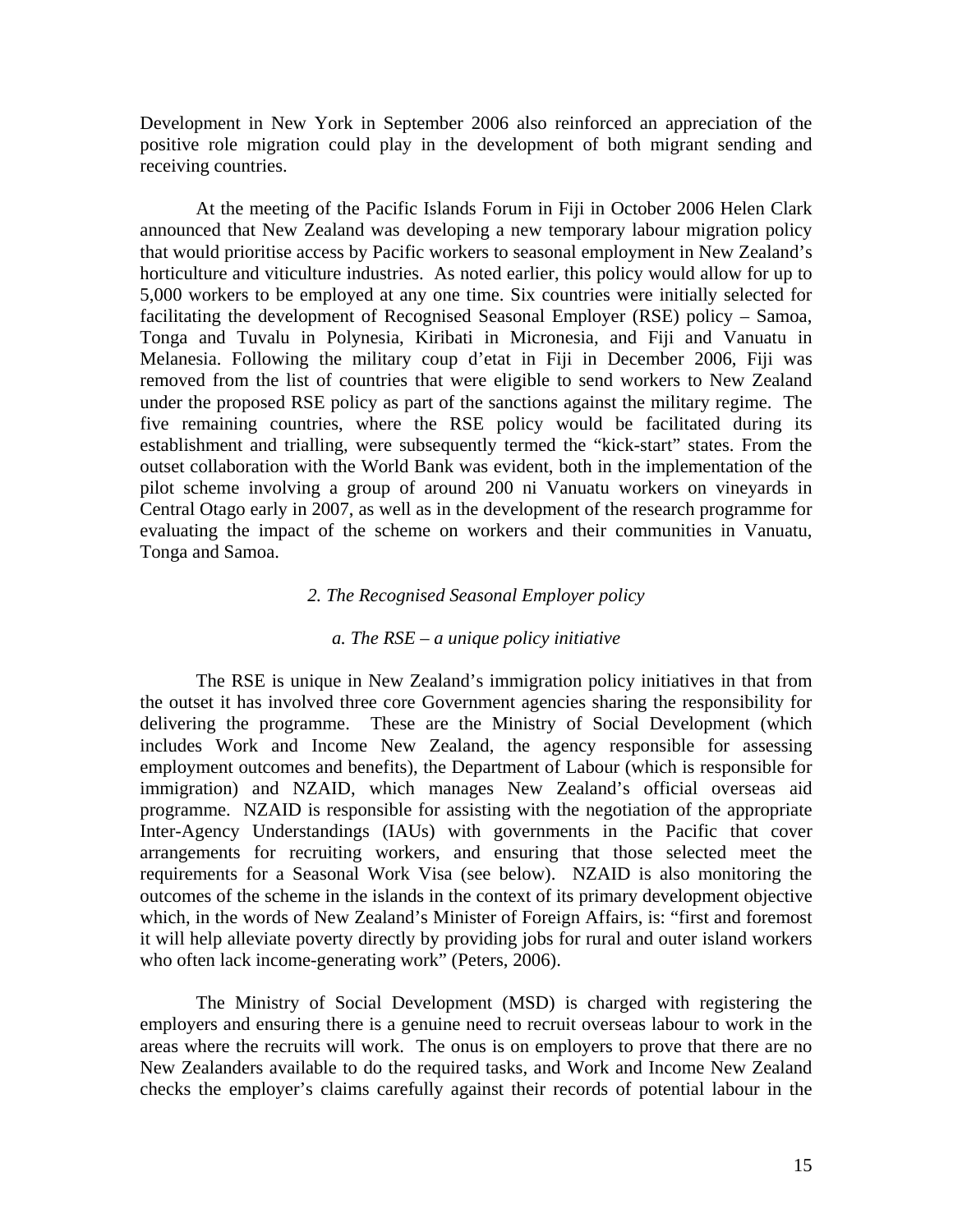region. Obtaining permission to recruit is not automatic – there is a clear "New Zealand first" dimension to the programme to ensure that local people are not denied opportunities to pick up available work on orchards and in vineyards.

To achieve accreditation as a recognised seasonal employer, the applicant has to meet several criteria relating to good work practice. These include: the ability to pay workers the minimum wage for at least 30 hours work per week, provision of accommodation and pastoral care (food, clothing, transport to and from work, access to banking facilities, necessary translation support, and opportunities for recreation and religious observance), and to meet the usual health and safety requirements. In addition, employers have to agree to pay half of the return airfare for the workers and to ensure the return tickets are acquired at the time the workers are recruited.

Once an employer is granted RSE status, which is valid for two years, they then need to apply for an Agreement to Recruit (ATR) from the Department of Labour. The ATR contains details of the numbers of workers they require, where these workers will be sourced, and further details around the terms and conditions offered to workers as well as their responsibilities as employers. Employers are required to submit applications for ATRs every season, and to advise MSD of these labour requirements. If suitable New Zealand labour becomes available in a subsequent season, then employers have to incorporate these workers into their labour forces before they can recruit offshore again.

When the ATR has been signed off, the employer can initiate a recruitment programme. This may involve sending someone from their enterprise to the Pacific country from which they wish to select their recruits, or using an agent in New Zealand to recruit on their behalf. In Central Otago, for example, a company, Seasonal Solutions, has been set up to obtain the labour required in the local orchards and vineyards, and this company recruits ni Vanuatu for work in New Zealand. If an employer had an existing arrangement to recruit low-skilled workers from a particular country that pre-dated the introduction of the RSE they were able to continue with this arrangement. New ATRs, however, prioritised Pacific Islands Forum countries, especially the five "kick start" countries where the Department of Labour was facilitating the RSE programme through the development of pre-departure training and the setting up of work-ready pools of labourers.

Workers in the islands, who were selected for employment in New Zealand under an approved ATR, had to apply for a Seasonal Work Visa. To obtain this they needed a valid passport, a temporary entry chest x-ray certificate (screening for tuberculosis), a medical certificate, police clearance and a return air ticket (employers are required to pay the cost of half of the return airfare in advance). Workers are also required to attend a pre-departure orientation workshop before leaving for New Zealand at which topics such as climate, clothing and footwear requirements, taxation, insurance, remitting and budgeting were discussed. The scheme allows for the return of workers in subsequent seasons if an employer wishes to recruit them again – there is no restriction on the number of times a worker can be engaged under the RSE policy.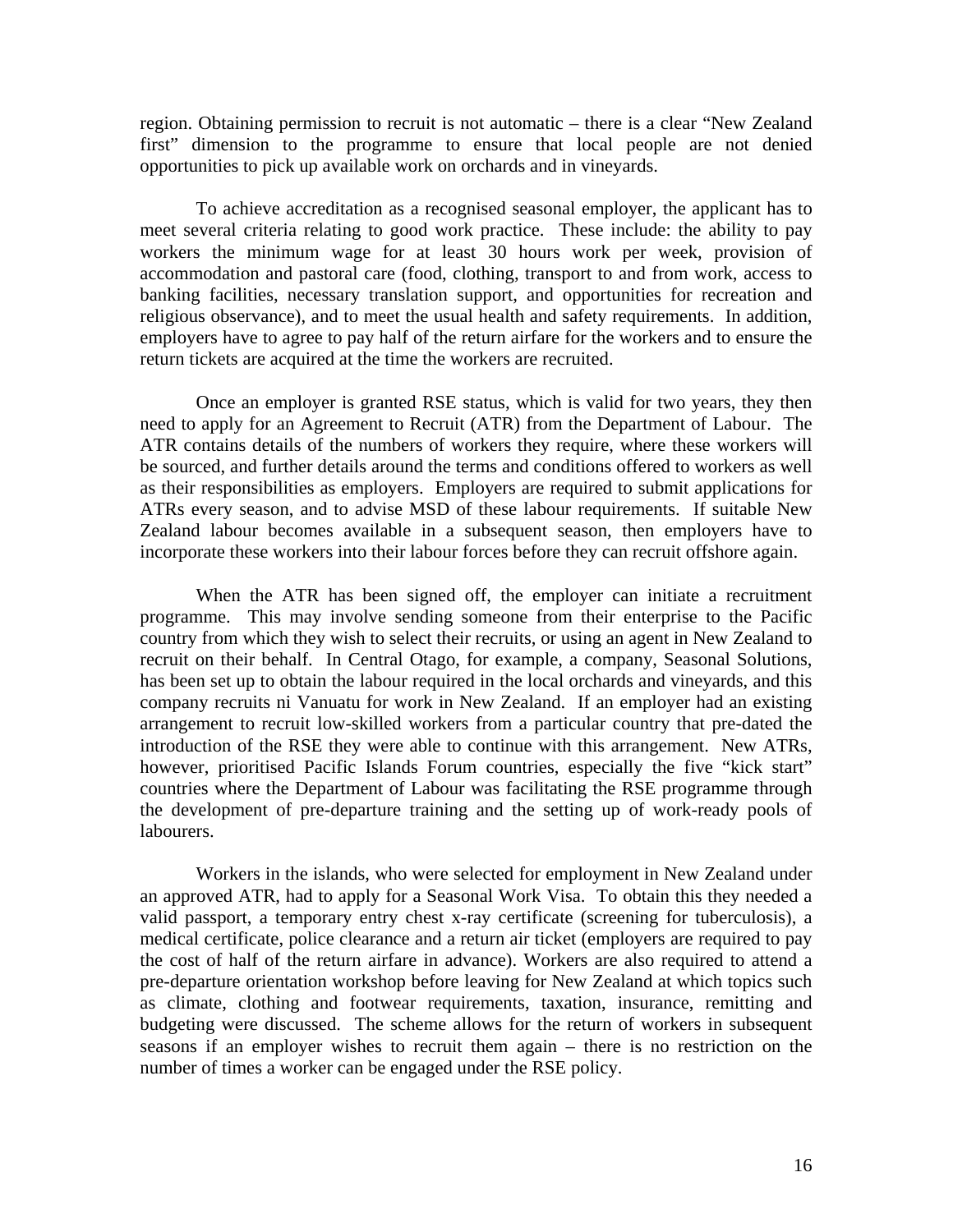Following the launch of RSE policy in April 2007, a transitional policy was put in place (TRSE) to provide an opportunity for employers (including contractors) to shift to RSE status over a two year period. The Transitional Recognised Seasonal Employer (TRSE) Policy came into effect in November 2007 and is available until 2009. It allows horticulture and viticulture employers (including contractors), committed to working towards attaining RSE status, to recruit people already in New Zealand to undertake seasonal work, if it is confirmed that there are no suitable and available New Zealanders to fill these positions. This is done through Variation of Conditions (VoC) for visitors to work for up to six weeks in shortage areas, and an extra three month stay for working holidaymakers who work three months in the seasonal industries. Also regional RSE Transition Facilitators have been funded to assist these employers. Even though the Seasonal Labour Strategy aims to achieve longer periods of employment available for New Zealanders, and less need for peak seasonal workers, it is recognised that there will always be short-term periods of peak labour demand. For this reason the VoC is an ongoing policy. TRSE policy, however, is time-limited and will expire in late 2009 following a review of industry labour needs to ensure that TRSE workers can be replaced from other sources.

### *b. Pacific facilitation measures*

Support is being provided to the five Pacific kick-start states to help to facilitate effective recruitment and to prepare workers to adjust to New Zealand conditions quickly, including identifying the pastoral care needs of workers during their time in New Zealand. Inter-Agency Understandings (IAUs) have been signed between the Department of Labour and government agencies in each of these Pacific states. The IAUs provide a high level description of the roles and responsibilities of the New Zealand Department of Labour, and the respective agencies in each of the Pacific states.

Key outcomes have also been identified for each agency. The New Zealand Department of Labour's outcomes focus on:

- Achieving the objectives of the RSE policy;
- Avoiding overstaying and exploitation of workers, displacement of New Zealand's workforce, and suppression of wage growth in the horticulture and viticulture industries;
- Securing at least 50% of the available RSE places over the first five years from eligible Forum Island Countries;
- Contributing to the development objectives in Pacific countries by fostering economic growth and regional integration.

While there are some differences between individual states, the outcomes for Pacific states' public service agencies typically relate to:

- Maintaining the integrity of the RSE policy;
- Developing and maintaining a reputation as a reliable source of seasonal labour;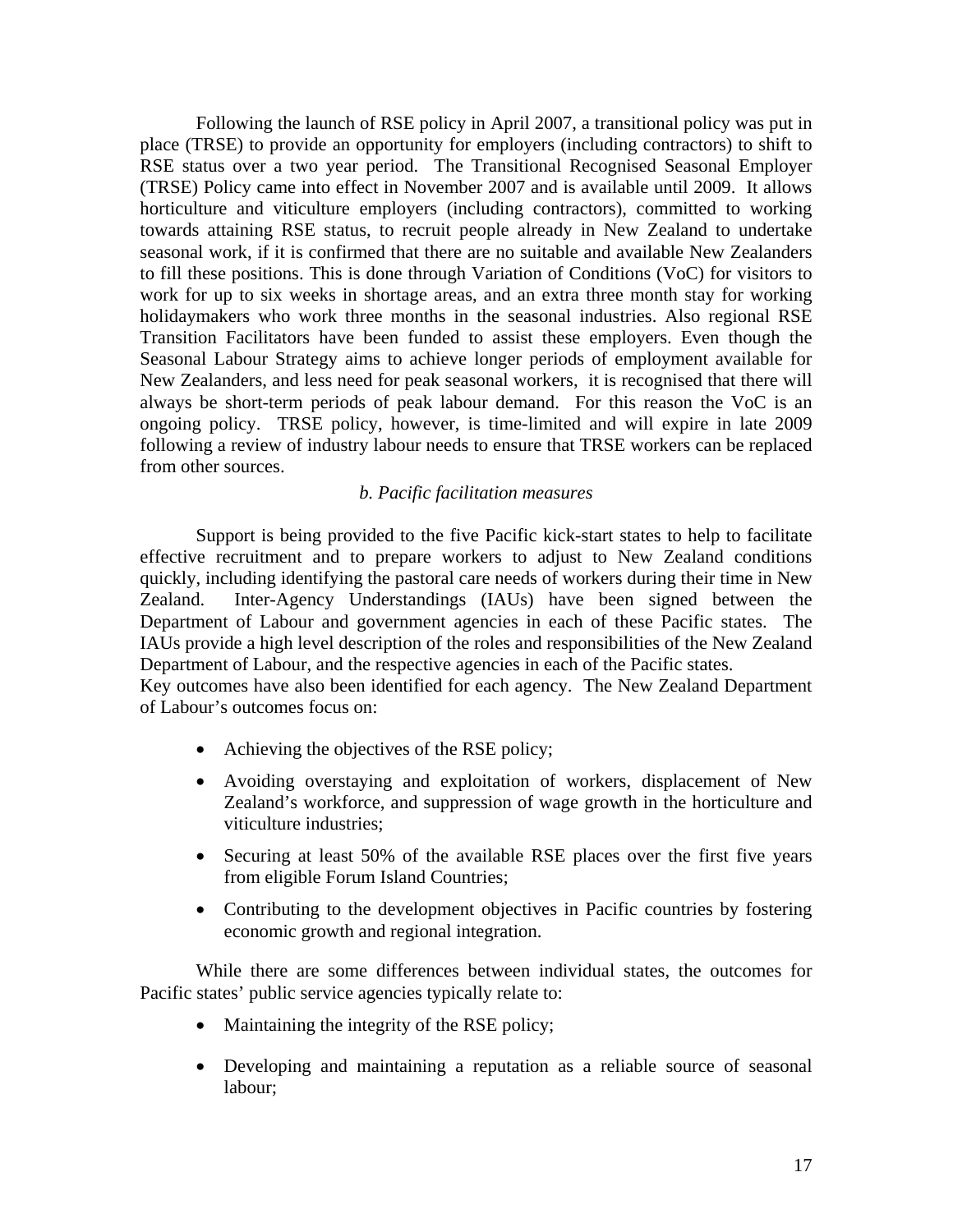- Securing a fair portion of seasonal work opportunities for their citizens;
- Enabling their citizens to generate savings and relevant experience.

Facilitative arrangements are identified in the IAUs covering: recruitment (including pre-selection and screening of potential workers); pre-departure orientation; visa processing; pastoral care and compliance. The provision of pastoral care is primarily an employer responsibility, with assistance being provided by representatives of each of the kick-start states as appropriate. The IAUs also confirm each agency's commitment to participating in the ongoing monitoring and evaluation of the RSE policy. Each IAU will be reviewed annually.

It will be clear from this brief outline of the RSE policy that its objectives reflect the multiple interests of the New Zealand government, together with the interests of a range of other stakeholders including Pacific states, industry, employers and workers. Added to this complexity are the unique organizational arrangements made within and between the New Zealand agencies especially the Department of Labour, the Ministry of Social Development, NZAID, Pacific partners and industry. To meet the accountability and learning needs of various stakeholders a comprehensive evaluation and research programme has been put in place by the Department of Labour. The focus of this work is primarily on describing and assessing the implementation of the RSE policy, its shortterm outcomes and risks. Separately, the Department is also partnering with external institutions to identify the economic and social impacts of RSE in the kick start states. This research and evaluation strategy is outlined in Sankar et al. (2008).

### *c. Early experiences with the RSE*

Late in 2007 the first batches of workers recruited from Tonga and Vanuatu under the RSE policy announced in April began to arrive in New Zealand, and by February 2008 workers from all five of the kick-start states were employment in New Zealand. By June 14 2008 5,079 RSE workers were in New Zealand employed in 12 regions. These workers represented 73 percent of a total of 6,969 people who had been approved to that date on ATRs. The great majority (91 percent) were working in three regions: Hawke's Bay (1,874 workers) and Bay of Plenty (1,802 workers) in the North Island, and Nelson/Marlborough (952 workers) in the South Island. Seventy-five clients had been granted ATRs, and the average number of workers per ATR was 33. In just over 12 months the RSE had filled its quota of workers and there was a general sense in the industry and in the government agencies responsible for delivering the programme that the policy was working reasonably well (Courntey 2008).

Nic Maclellan (2008:2), an Australian journalist with a strong interest in temporary employment schemes, has cautioned in a recent assessment of the RSE policy, that "there are a number of areas where a lack of engagement with unions, the community sector and Pacific diaspora communities has led to significant problems." At the other end in Vanuatu, John Hammond and John Connell (2008: 14), reporting on field work on Tanna, noted that "there have at least been clear income gains, though it is not yet possible to indicate what these have been used for, but they appear to be focused on a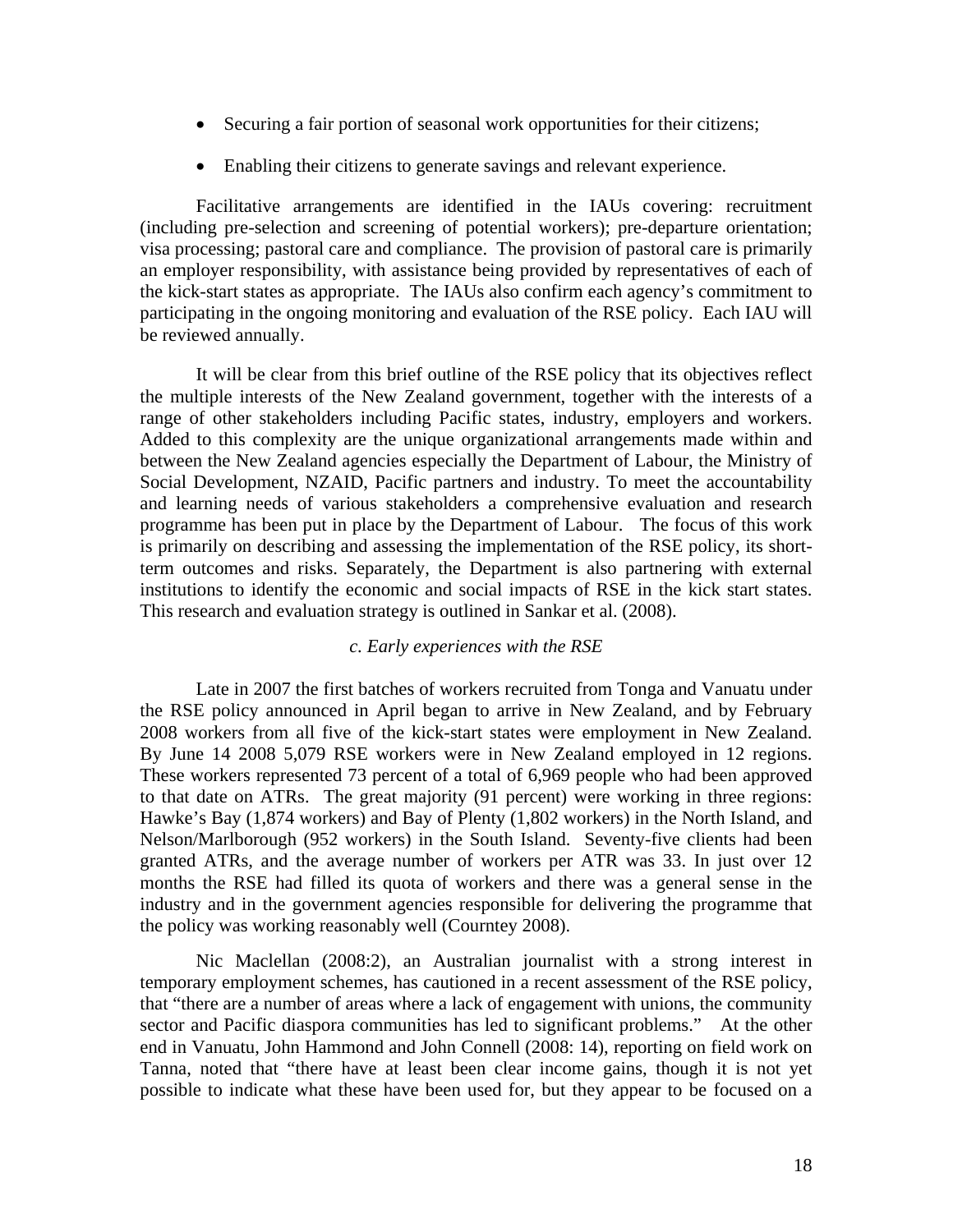development agenda." Hammond and Connell (2008: 15) concluded that: "for the moment [the RSE] appears to be a success and perhaps a model both for Australia to introduce a scheme and for the scheme to be expanded."

It is very early days to be drawing conclusions about the success or failure of New Zealand's most ambitious temporary work programme in the Pacific. The RSE policy has been developed over a period of two years, drawing on experience with earlier policies designed to attract temporary workers from Pacific countries. There has been very considerable consultation between representatives of government agencies in New Zealand and the Pacific and with different industry groups. There has also been consultation with Pacific communities in New Zealand, although representatives of these groups are currently amongst the most critical of the policy and the way it has been implemented (see, for example, Maclellan 2008).

The New Zealand Department of Labour is under no illusions about the challenges that they face in ensuring the RSE policy achieves the triple wins for development that are the ultimate goal of the current generation of temporary work programmes. There are some significant areas of potential conflict between various parties, but the initial signs seem positive and the collaboration between industry, the various New Zealand government agencies, and the Pacific states remains strong. The various stakeholders, together with the World Bank that is supporting on-going research into the achievement of desired development outcomes in the participating Pacific countries, remain cautiously optimistic as the RSE policy enters its second year of operation.

### *3. Towards a multilateral approach to migration and development?*

### *a. Policy convergence in Australia and New Zealand*

The decision by the Australian Government to pilot a seasonal employment scheme in 2008-2009 is a much more significant policy initiative than the small scale of the scheme (2,500 workers) suggests. This is the first step towards greater convergence in Australia's and New Zealand's immigration policies relating to the Pacific. Such policy convergence is an essential step if there is to be any progress towards a genuinely multilateral approach to international migration and development in the Pacific region.

The Pacific Islands Forum's repeated request since the 2004 Review for greater access for Pacific peoples to the labour markets in Australia and New Zealand requires a multilateral approach to avoid complications in the relationship between New Zealand and Australia that is enshrined in the Trans-Tasman Travel Arrangement. Earlier attempts to develop a common customs and immigration border for Australia and New Zealand founded on the differences between the two countries in aspects of their immigration policies (Bedford and Lidgard, 1997). Yet despite the quite marked differences in experiences of and support for immigration from parts of the Pacific, there is a considerable number of major similarities and continuities in the migration policies and relationships of the two countries.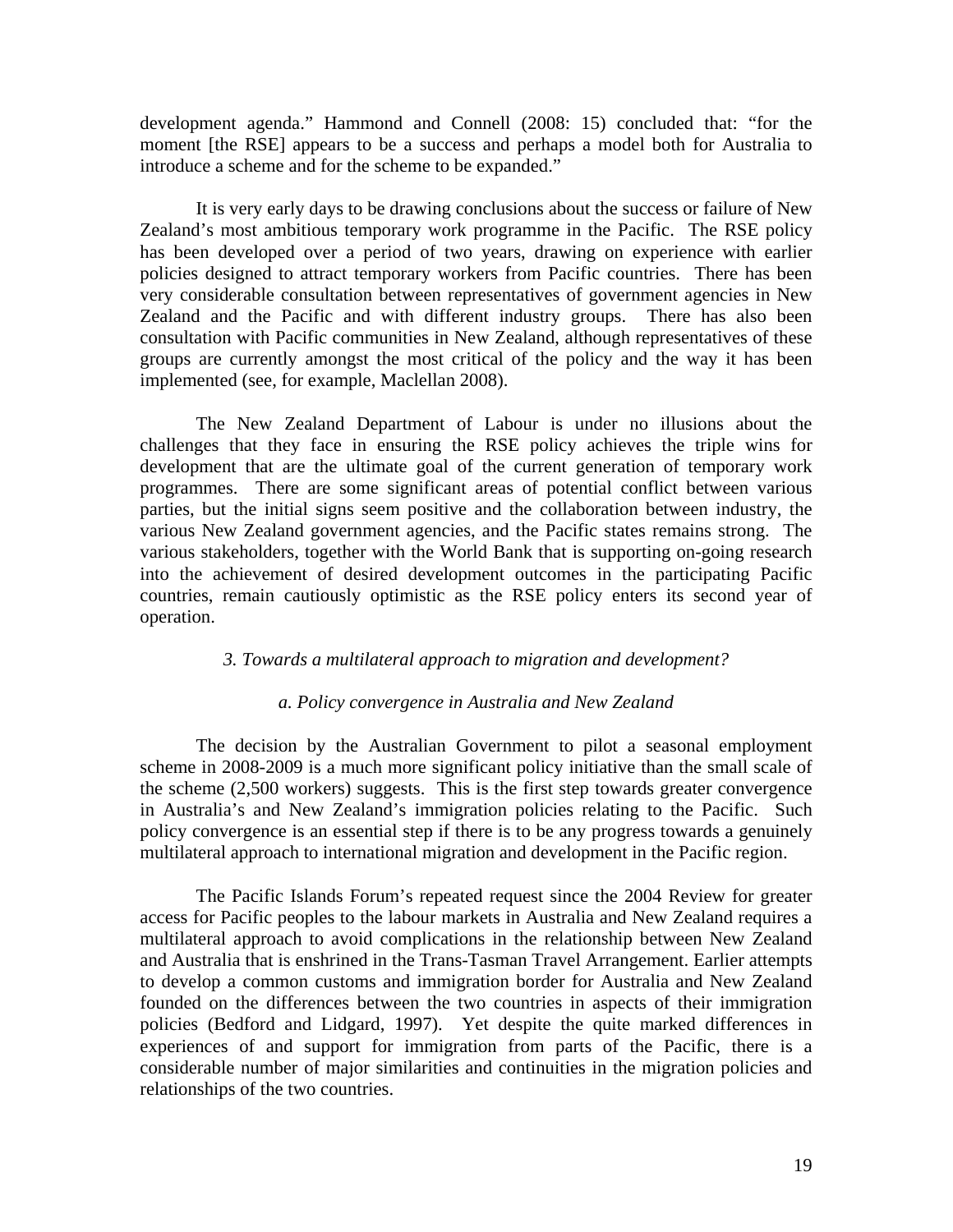Both Australia and New Zealand have similar policies relating to skilled migration and both favour transitions to residence whether from temporary work or from study visas. Both also allow similar transitions for selected groups of semi-skilled workers – their occupation priority and skill shortage lists are regularly amended to reflect real shortages in the domestic labour markets. Both have substantial Working Holiday Schemes, with opportunities for young visitors to earn some money working in low-skilled jobs while on holiday. Transition to residence from these schemes is also possible under certain conditions. Both countries have shortages of low-skilled labour in their primary production industries – industries that remain very significant in the economies of the two countries. Both Governments have similar security concerns about the stability and geo-political orientation of their Pacific neighbours. Both Governments have long recognized their critical roles as both beneficiaries from as well as contributors to the development of the Pacific region's human and material resources.

These multidimensional connections between Australia and New Zealand, both in immigration policy as well as in links with and concerns about the Pacific Islands, suggest that a multilateral response to the call for greater access to their labour markets is highly desirable. This response has to be made in the context of strong commitments from governments in both the sending and the receiving countries to ensuring that flows of low-skilled labour are managed in the interests of the migrants first and foremost, as well as in the interests of the employers who want labour, and the communities seeking access to wage-earning opportunities.

#### *b. Pacific perspectives on international migration*

There are three perspectives on international migration that are having an impact on the development of policy relating to the movement of people into and out of Pacific countries. The first is that there are serious shortages in skilled labour in many countries, and these shortages are having detrimental effects on the development of services and industries in the Pacific. Voigt-Graf (2003, 2006) and Voigt-Graf et al. (2007) address these with reference to the movements of teachers between countries in the region, as well as some other forms of migration of professionals, including military personnel. Connell (2004, 2007) has examined the movements of health workers within and beyond the island states, while Rokoduru (2002) has reviewed the movement of nurses from Fiji to the Marshall Islands. Voigt-Graf (2007, 204-205) sums up the contemporary situation well with regard to the movement of labour with a wide range of skills when she observes:

Generally PIC (Pacific Island Country) labour markets are characterized by a shortage of adequately trained professional, technical and managerial workers and an excess supply of unskilled workers. There is a chronic excess of demand for skilled manual, supervisory, technical, managerial and professional labour in the private sector. Some PICs are critically short of all types of skilled labour. Skill shortages are caused by migration and the low quality of school and technical and vocational education and training systems. The scale of the skill shortage in the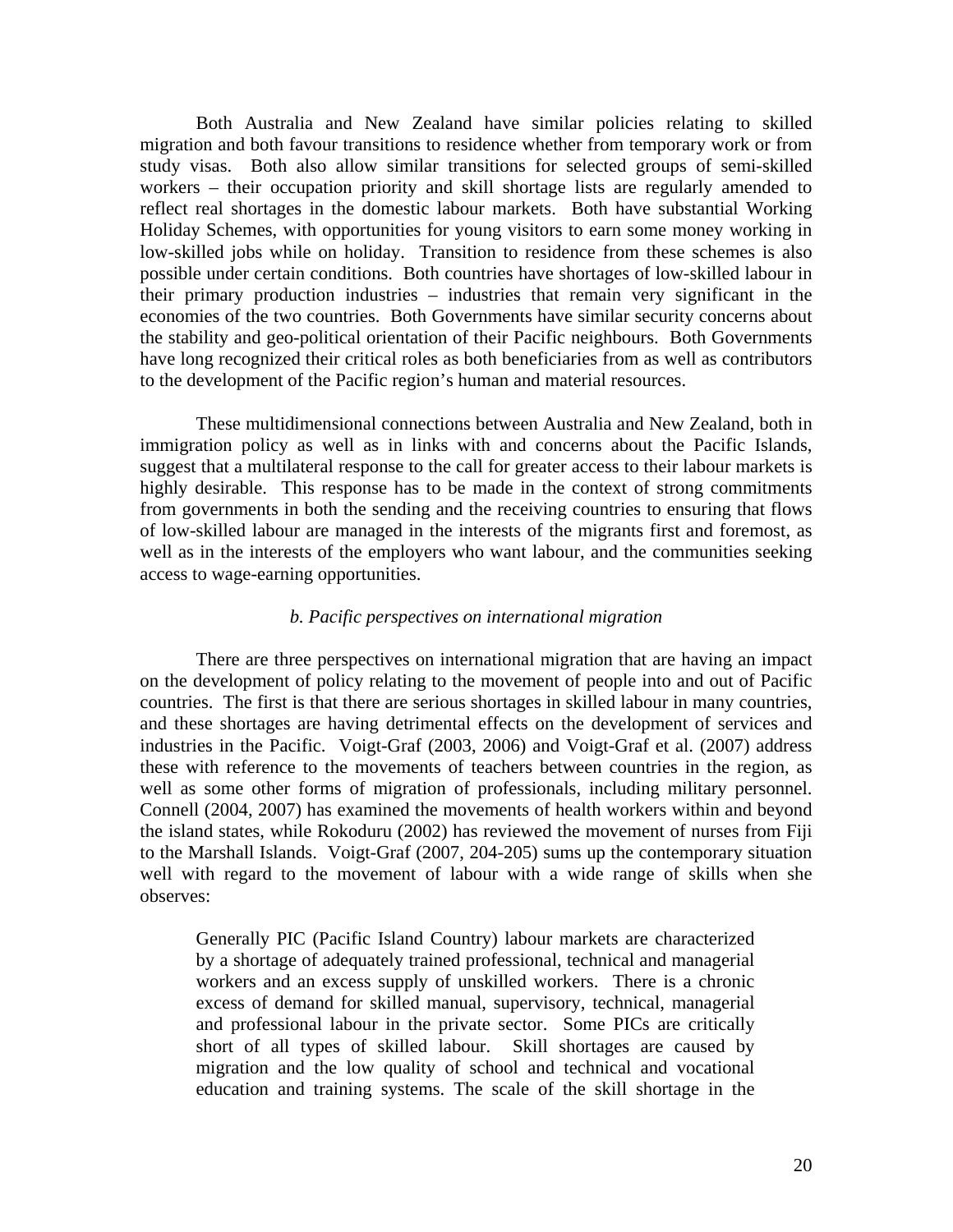various PICs depends on a variety of national factors, including emigration rates of skilled workers, training opportunities, the quality of training and the scale of modern economic activities. Even Fiji with the most diverse economy and the most developed skill base in the region has a demand for adequately skilled workers from hairdressers to information and communications technology specialists.

Notwithstanding these shortages of skills at home, Pacific governments have not sought to try to curb the loss of labour to other countries, especially to countries on the Pacific rim. As Voigt-Graf (2007) notes in her introduction to a special issue of the "Asia Pacific Migration Journal" on the migration of Pacific Islanders, the governments are unlikely to intervene in emigration given the financial benefits from remittances. The only policy that has been used to try and retain qualified people is bonding of students who study on government scholarships, but invariably this is just for a temporary period. Voigt-Graf (2007, 150) goes on to point out that "most countries have sought to provide tertiary training within the country or region thus discouraging international migration at formative ages".

The second perspective that is common across most countries in the region is that international migration of skilled and unskilled labour is essential to build remittance flows that are essential for sustaining the material livelihoods of Pacific peoples in the  $21<sup>st</sup>$  century. There tends to be a positive perspective on remittances within official circles in Pacific governments, even if there is often debate amongst economists and others about the contributions remittances make to development per se. Rajeshwar Singh (2007: 62-63), Chair of the South Pacific and Oceanic Council of Trade Unions, emphasized this positive perspective on remittances when he observed, quoting the Secretary-General of the Pacific Islands Forum, that:

Access to temporary work abroad can help build the domestic economy by supplying governments with a valuable source of foreign exchange. ... The Forum estimates that if Pacific Island countries took up 1 percent of unskilled jobs in Australia and New Zealand, their remittances would pour \$1.2 billion annually into the region's economy.

There is strong support across the Pacific Island Forum members for much greater access to work for unskilled migrants – migrants that can gain greater experience in disciplined, organised workplace environments, thus providing valuable training that will be of benefit for them when they return to work in their own countries (Nadile, 2007).

The third perspective on international migration that is common in many Pacific countries, and has implications for settlement by immigrants from other places, is that the rights and entitlements of indigenous peoples, especially rights to land, are protected and defended vigorously. It is not easy for Pacific Island immigrants to become "citizens" of other Pacific countries, except perhaps through routes such as marriage. It is also not easy for second and third generation Pacific peoples born overseas to gain rights to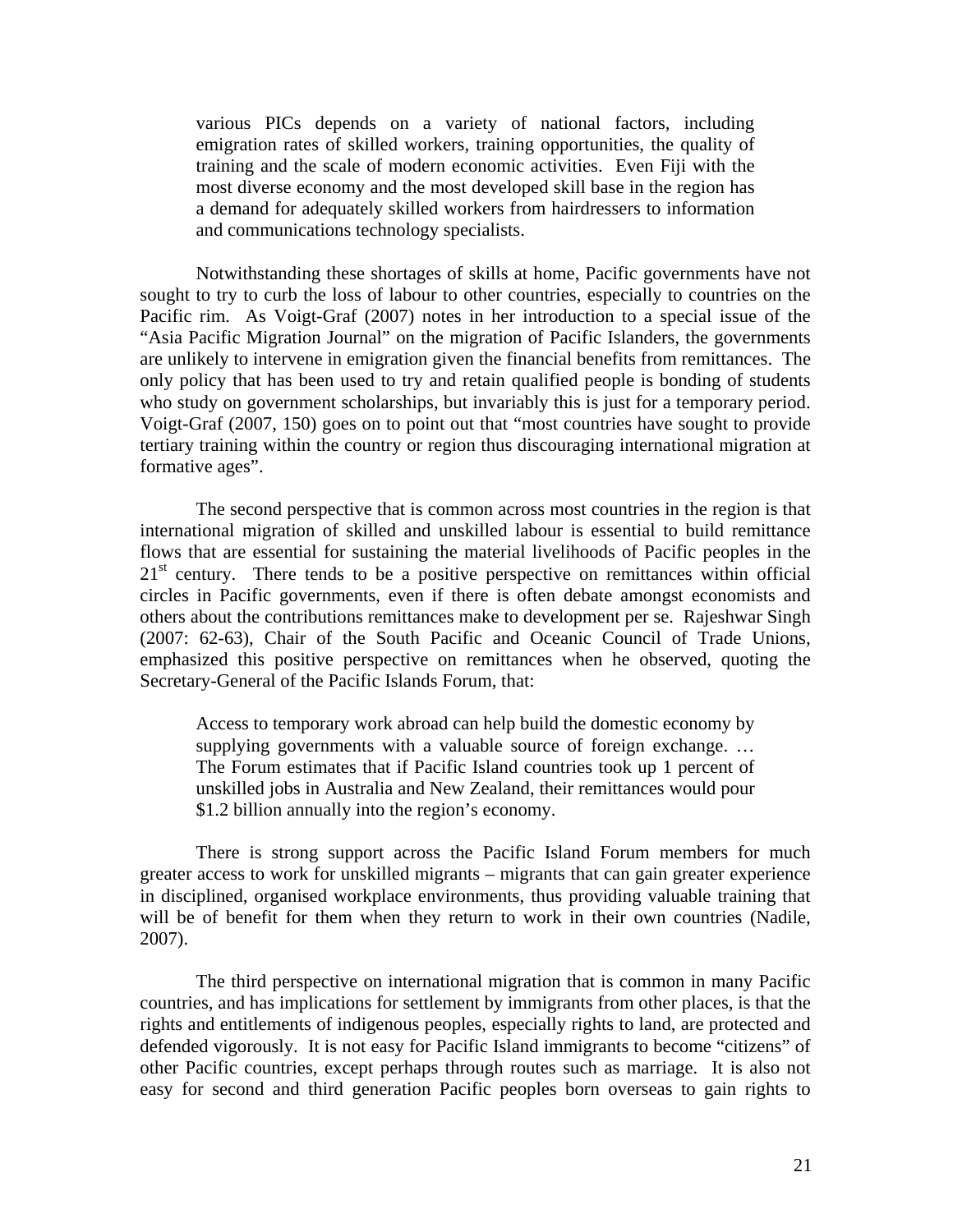citizenship "back home". The Tongan Government, for example, has been debating changes in its citizenship laws to make it easier for members of its transnational community to remain closely linked to Tonga as citizens of the country. These tensions have an impact on migration into Pacific countries, especially where the intention on the part of the migrant is to settle in the country.

The relevance of these three perspectives for the discussion about multilateral approaches to international migration and development is that they indicate a convergence of views about the desirability of accessing employment opportunities for their labour in the Pacific rim countries especially. There are reservations about encouraging much intra-regional labour mobility, except where this is skilled labour. Where there have been movements of unskilled labour to meet demands in other Pacific countries (such as the Tuvaluans who went to live on Niue where they had agricultural work) there has been a reluctance to give them full rights of local citizenship. Movement to the "developed" neighbouring countries is seen to be a more attractive option.

### *b. A concluding comment*

This paper on migration policies, practices and co-operation mechanisms in the Pacific has focused mainly on policies that emanate from two countries on southern Pacific rim, rather than the policies of the many island countries themselves. This has been deliberate because a consensus that has emerged in the major regional organization (The Pacific Islands Forum), that is attempting to foster a more co-ordinated, multilateral approach to several critical development issues, is that Australia and New Zealand need to open up their labour markets to a rapidly increasing supply of Pacific workers who cannot find adequate employment at home. This issue, and the challenges posed by global warming for several Pacific countries, have become prominent themes in the annual meetings of Pacific leaders.

There is no question that the Pacific has assumed much greater importance in the official dialogue about Australia's and New Zealand's regional agendas in recent years. The Pacific Plan, adopted by the Forum Leaders at their October 2005 meeting in Port Moresby, is one indication of this. In the words of the former Secretary-General of the Forum's Secretariat, Greg Unwin (2007: 14-16), the Pacific Plan "it is a new response, in its way, a quite far-sighted attempt to meet some of our common challenges in practical terms. … [including] some general understandings as to the movement of people around our region … which recognise the inter-dependence of our communities."

Unwin's (2007: 17) remarks are highly appropriate in the context of a drive for a more obvious multilateral response to migration and development issues in the Pacific, especially when he says that what we need more than anything else is:

a final recognition by New Zealand and Australia that for them the Pacific region is special and like no other and that it is not some kind of unavoidable responsibility, but a community of which they are a part, and which their own destines are intimately bound up with. When I say this,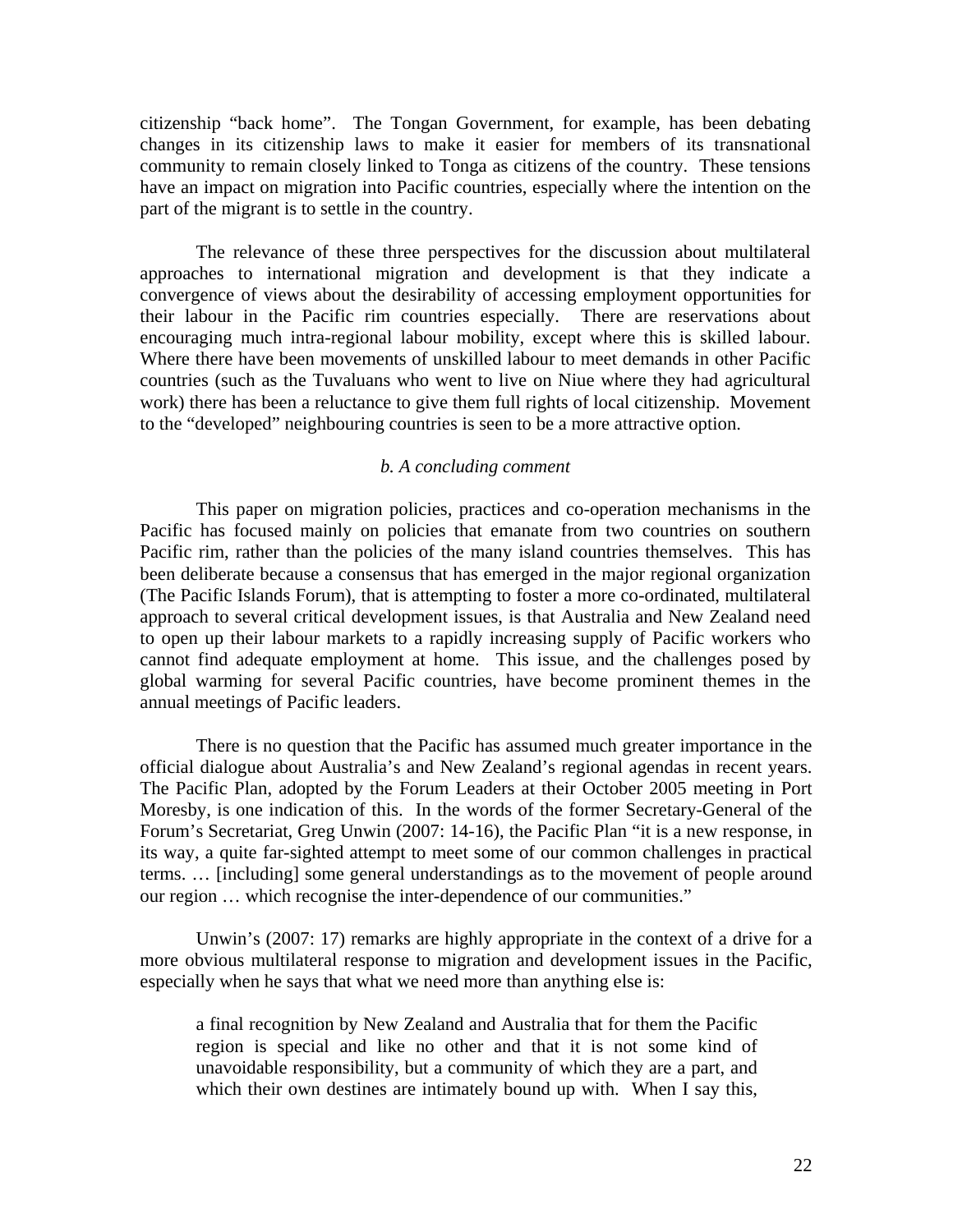incidentally, I do not, for a moment, imply that New Zealand and Australia stand in the same position in relation to the Pacific region. By almost any demonstrable measure, New Zealand has accepted, to a much greater extent than Australia, that it is actually a part of the region. Given the difference between the two countries, perhaps that will always be the case and perhaps there may be advantages for all of us in that. But for both, and even if in different ways, it is a principle which needs to be etched in stone.

The Chairs of the Independent Task Force of distinguished Australians, convened by the Australian Strategic Policy Institute to consider future directions in Australia's Pacific Islands policy, essentially agreed when they stated: "Australia has a new government. New issues, such as climate change and labour mobility, are emerging on the regional agenda. The time seems right for Australia to reconsider the way it interacts with its Pacific Island neighbours in Melanesia, Polynesia and Micronesia with the aim of achieving positive outcomes on all sides" (Abigail and Sinclair in Australian Strategic Policy Institute, 2008).

## \_\_\_\_\_\_\_\_\_\_\_\_\_\_\_ **REFERENCES**

- AusAID (2006) *Pacific 2020: Challenges and Opportunities for Growth*. Canberra: Australian Government Printing Service.
- Australian Strategic Policy Institute (2008). Engaging our Neighbours. Towards a New Relationship between Australia and the Pacific Islands. Special Report March 2008 – Issue 13. (http://www.aspi.org.au/publications/publications\_all.aspx).
- Banks, Rosemary (2006) Plenary Statement, New Zealand Mission to the United Nations, United Nations High-Level Dialogue on International Migration and Development, General Assembly, United Nations, 15 September 2006.
- Bedford, R.D. (2005). Perspectives on population growth, migration and sustainable development in the Pacific region. In *Population, Environment and Development*, Alena Potrykowska ed. Warsaw: Prace Geograficzne, No. 202, Polish Academy of Sciences, 145-160.
- Bedford, Richard (2007) Pasifika mobility: pathways, circuits and challenges in the  $21<sup>st</sup>$  century. Report for the Pasifika Project, Institute of Policy Studies, Victoria University of Wellington. Available from http://ips.ac.nz/events/completed-activities/Pasifika%20project (accessed 3 July 2008).
- Bedford, Richard and Jacqueline Lidgard (1997) Visa-waiver and the transformation of migration flows between New Zealand and countries in the Asia-Pacific region, 1980-1996. In *Vanishing Borders: The New International Order of the 21st Century*, Lee Boon Thong ed. London: Ashgate International Publishers, pp. 91-100
- Bedford, Richard., Elsie Ho and Graeme Hugo (2003). Trans-Tasman migration in context: recent flows of New Zealanders revisited. *People and Place,* vol. 11, no. 4, pp. 53-62.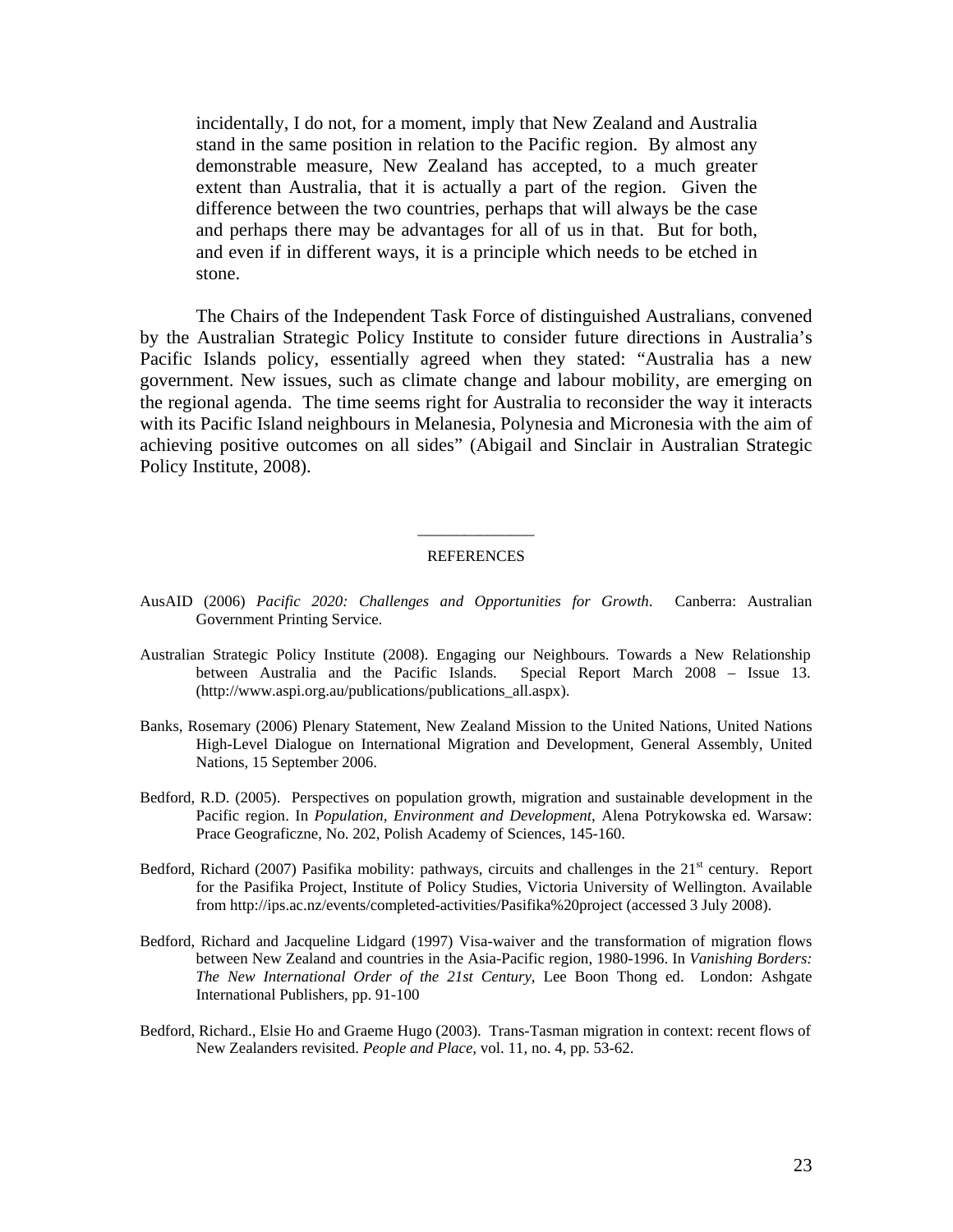- Bedford, Richard, Elsie Ho, Vasantha Krishnan and Bev Hong (2007) The neighbourhood effect: the Pacific in Aotearoa and Australia. *Asian and Pacific Migration Journal* (Manilla), vol 16, no. 2, pp. 251-270.
- Booth, Heather. et al. (2006) *Population Pressures in Papua New Guinea, the Pacific Island Economics and Timor Leste.* Canberra: Working Papers in Demography, 102, Demography and Sociology Program, The Australian National University.
- Callick, Rohan. (1993) A doomsday scenario? In *Pacific 2010: Challenging the Future*, Rodney Cole ed. Canberra: National Centre for Development Studies, the Australian National University, pp. 1-11.
- Chan Julius, B. Cotton, L. Kavaliku., T. Tito, M.I. Toma (2004). Pacific Cooperation. Voices of the Region. The Eminent Persons' Group Review of the Pacific Islands Forum. Auckland, New Zealand, April 2004.
- Connell, John (2004) *The Migration of Skilled Health Workers in the Pacific Region*. Manila: World Health Organisation.
- Connell, John (2007) At the end of the world: holding on to health workers in Niue. *Asia Pacific Migration Journal* (Manila), vol. 16, no. 2, pp. 179-197.
- Connell, John. (2008) Niue: embracing a culture of migration. *Journal of Ethnic and Migration Studies* (London), vol. 34, no. 4, pp. 1021-1040.
- Courtney, C. (2008) Growing Pains, *North & South* (Auckland) April 2008, pp. 70-79.
- Crocombe, Ron. (2007). *Asia in the Pacific Islands. Replacing the West*. Suva, Fiji: Institute of Pacific Studies Publications, University of the South Pacific.
- Curtain, Richard. (2006) Youth bulges in the Pacific and Timor Leste: demographic pressure and civil conflict. Unpublished ms. August 2006.
- Dobell, Graham. (2006) Australia confronts its Pacific taboo. In *The Future of the Pacific Labour Market*: *Labour Mobility in the Pacific*. Neil Plimmer ed. Wellington: Pacific Cooperation Foundation, pp. 65-78
- Gannicott, Kenneth. (1993) Population, development and growth. In *Pacific 2010: Challenging the Future*, Rodney Cole eds, Canberra: National Centre for Development Studies, The Australian National University, pp. 12-42.
- Gibson, John and Karen Nero (2007) Are Pacific Island economies growth failures? Geo-political assessments and perspectives. Report for the Pasifika Project, Institute of Policy Studies, Victoria University of Wellington. Available from http://ips.ac.nz/events/completedactivities/Pasifika%20project (accessed 3 July 2008).
- Graham, Kennedy (ed.) (2008) *Models of Regional Governance for the Pacific. Sovereignty and the Future Architecture of Regionalism*. Christchurch, New Zealand: University of Canterbury Press.
- Hammond, John and John Connell (2008) The new blackbirds? Vanuatu guestworkers in New Zealand. *New Zealand Geographer* (Auckland), forthcoming.
- Hon. Tuilaepa Saiele Aiono Malielegaoi (2006) Foreword. In *Pacific Futures*, Michael Powles ed. Canberra: Pandanus Books, The Australian National University, pp. vii-ix.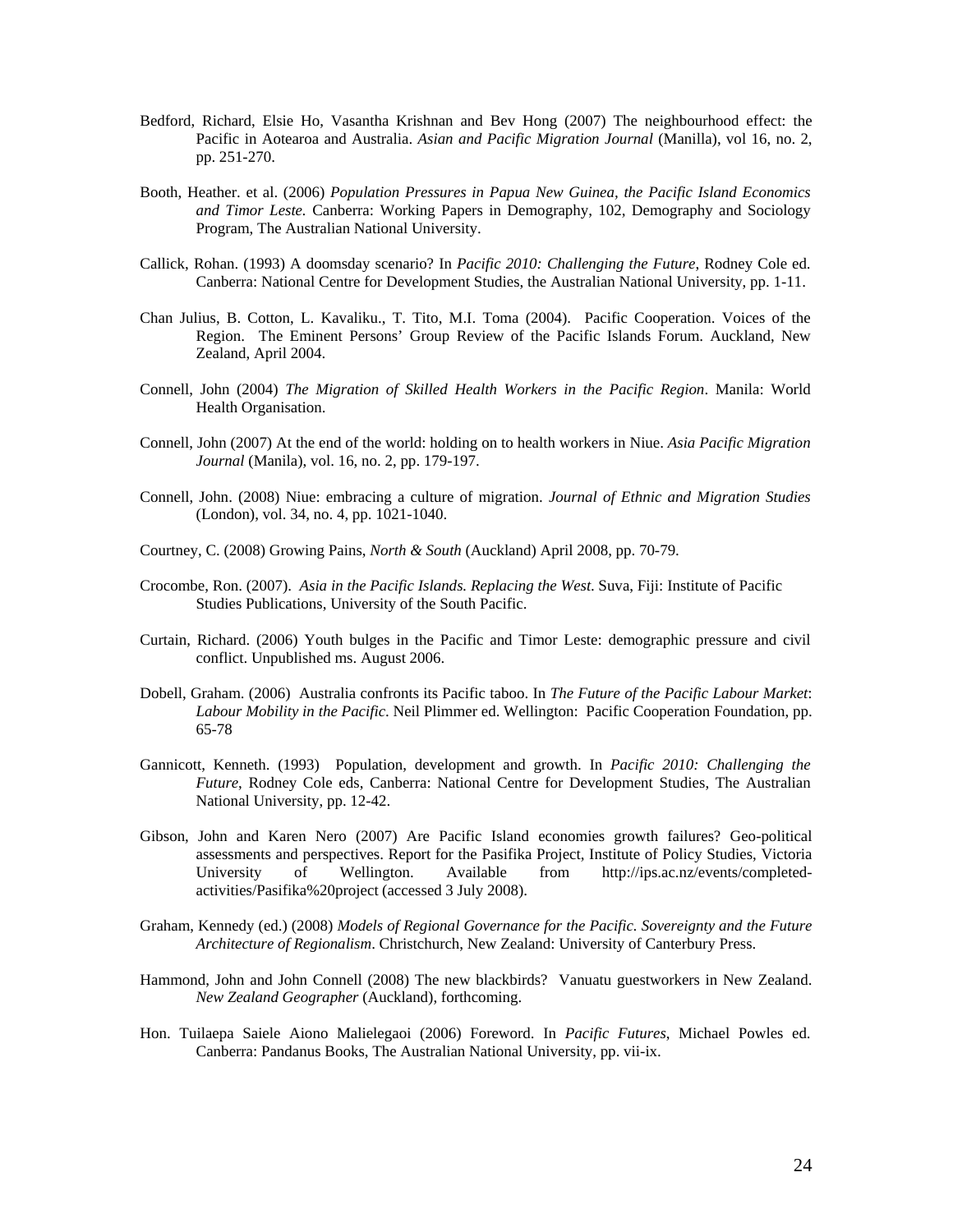- Maclellan, Nic (2008) *Workers for all Seasons? Issues from New Zealand's Recognised Seasonal Employer (RSE) Program.* Hawthorn (Australia), Institute for Social Research, Swinburn University of Technology.
- Moriarty, Michael (2007) Border management in the Pacific. Report for the Pasifika Project, Institute of Policy Studies, Victoria University of Wellington. Available from http://ips.ac.nz/events/completed-activities/Pasifika%20project (accessed 3 July 2008).
- Nadile, Rona (2007) A view from Papua New Guinea. In *The Future of the Pacific Labour Market: Labour Mobility in the Pacific* Neil Plimmer ed. Wellington: New Zealand Pacific Cooperation Council, pp. 59-61.
- Pacific Islands Forum Secretariat (2008) Forum Communique. Thirty Ninth Pacific Islands Forum, Alofi, Niue, 18-20 August 2008. PIFS(08)6.
- Peters, Winston (2006) Seasonal Work Policy to Benefit Pacific. Press Release. http://www.beehive.govt.nz/ViewDocument.aspx?DocumentID=27497 (accessed 20 August 2008).
- Plimmer, Neil (2006) *The Future of the Pacific Labour Market: Labour Mobility in the Pacific.* Wellington: New Zealand Pacific Cooperation Foundation.
- Rokoduru, Avelina (2002) The contemporary migration of skilled labour from Fiji to pacific Island countries (PICS). In *5th International APMRN Conference, Fiji 2002* Carmen Voigt-Graf and Vijay Naidu eds Wollongong (Australia): Asian Pacific Migration Research Network Working Paper No. 12, University of Wollongong, pp. 43-48.
- Sankar, Ramasamy, Vasantha Krishnan, Richard Bedford and Charlotte Bedford (2008) The Recognised Seasonal Employer policy: seeking the elusive triple wins for development through international migration. *Pacific Economic Bulletin* (Canberra) (in press).
- Singh, Rajeshwar (2007) Future labour needs of the Pacific Islands and New Zealand. In *The Future of the Pacific Labour Market: Labour Mobility in the Pacific* Neil Plimmer ed. Wellington: New Zealand Pacific Cooperation Council, pp. 62-64.
- South Pacific Community (2008) Pacific Island populations 2007. Available from http://www.spc.int/spd (accessed 3 September 2008).
- Spillane, Shennia (2008) The Pacific Plan 2006-15: Legal implications for regionalism. In *Models of Regional Governance for the Pacific. Sovereignty and the Future Architecture of Regionalism*, Graham Kennedy ed. Christchurch, New Zealand: University of Canterbury Press, pp.72-82.
- United Nations (2006) *International Migration and Development. Report of the Secretary-General*. New York: United Nations General Assembly A/60/871, 16 May 2006.
- Unwin, Greg (2007). Keynote Address at the Pasifika Project: Auckland Dialogue. Thought Leaders Dialogue, Auckland, 30 August 2007. (http://ips.ac.nz/events/completed -activities/Pasifika%20project/)
- Voigt-Graf, Carmen (2003) Fijian teachers on the move: causes, implications and policies. *Asia Pacific Viewpoint* (Wellington), vol. 44, no. 2, pp. 163-174.
- Voigt-Graf, Carmen (2006) The potential social and development impact of migration on Pacific Island countries. In *The Future of the Pacific Labour Market: Labour Mobility in the Pacific* Neil Plimmer ed. Wellington: New Zealand Pacific Cooperation Council, pp. 31-44.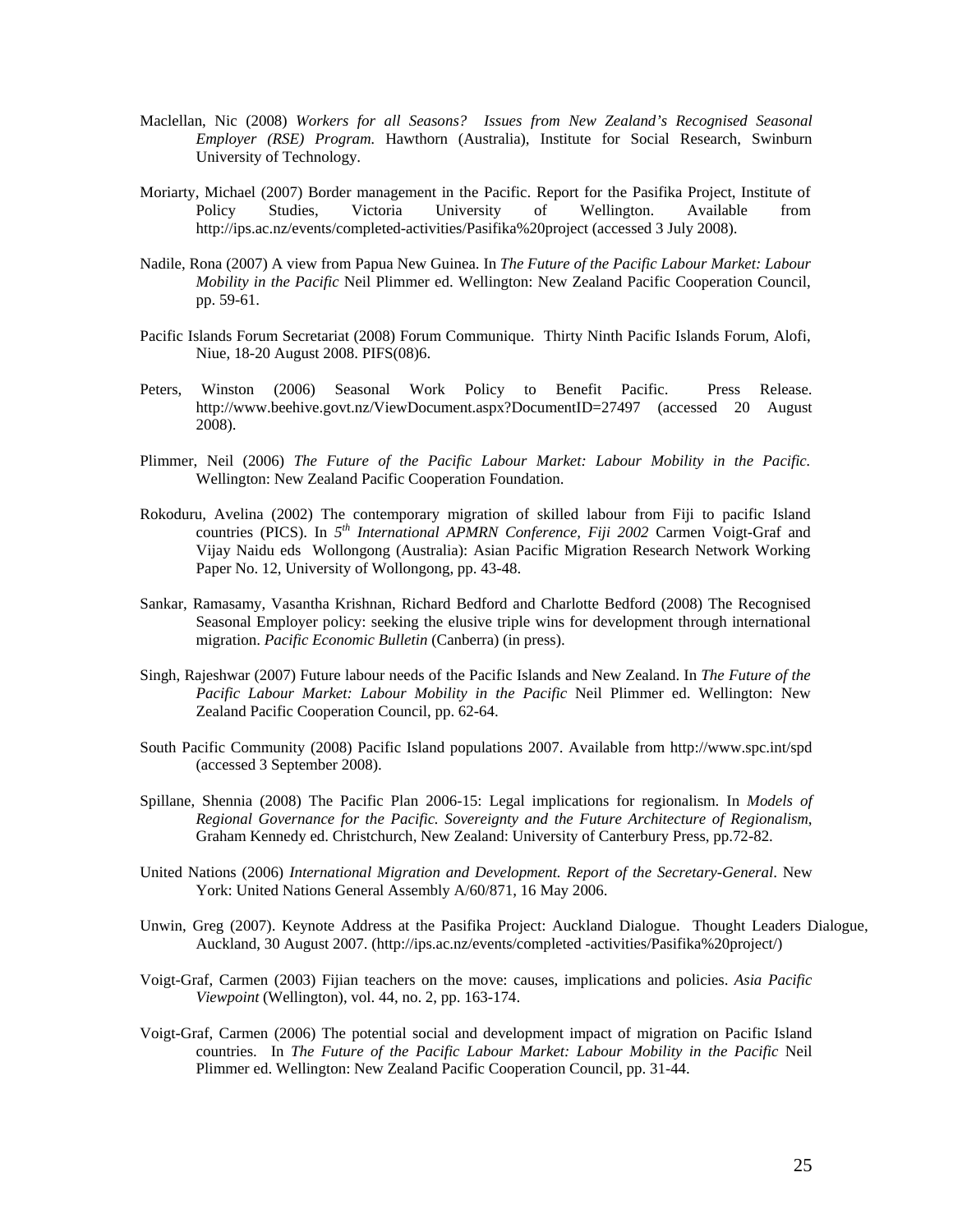- Voigt-Graf, Carmen (2007) Pacific Islanders and the rim: linked by migration. *Asia Pacific Migration Journal* (Manila), vol. 16, no. 2, pp. 143-156.
- Voigt-Graf, Carmen, Robyn Iredale and Siew-Ean Khoo (2007) Teaching at home and overseas: teacher migration from Fiji and the Cook Islands. *Asia Pacific Migration Journal* (Manila), vol. 16, no. 2, pp. 199-224.
- Ware, Helen. (2005) Demography, migration and conflict in the Pacific. *Journal of Peace Research*, vol. 42, no. 4, pp 435-454.
- World Bank (2006) *At Home and Away: Expanding Job Opportunities for Pacific Islanders Through Labour Mobility*. Washington DC: World Bank.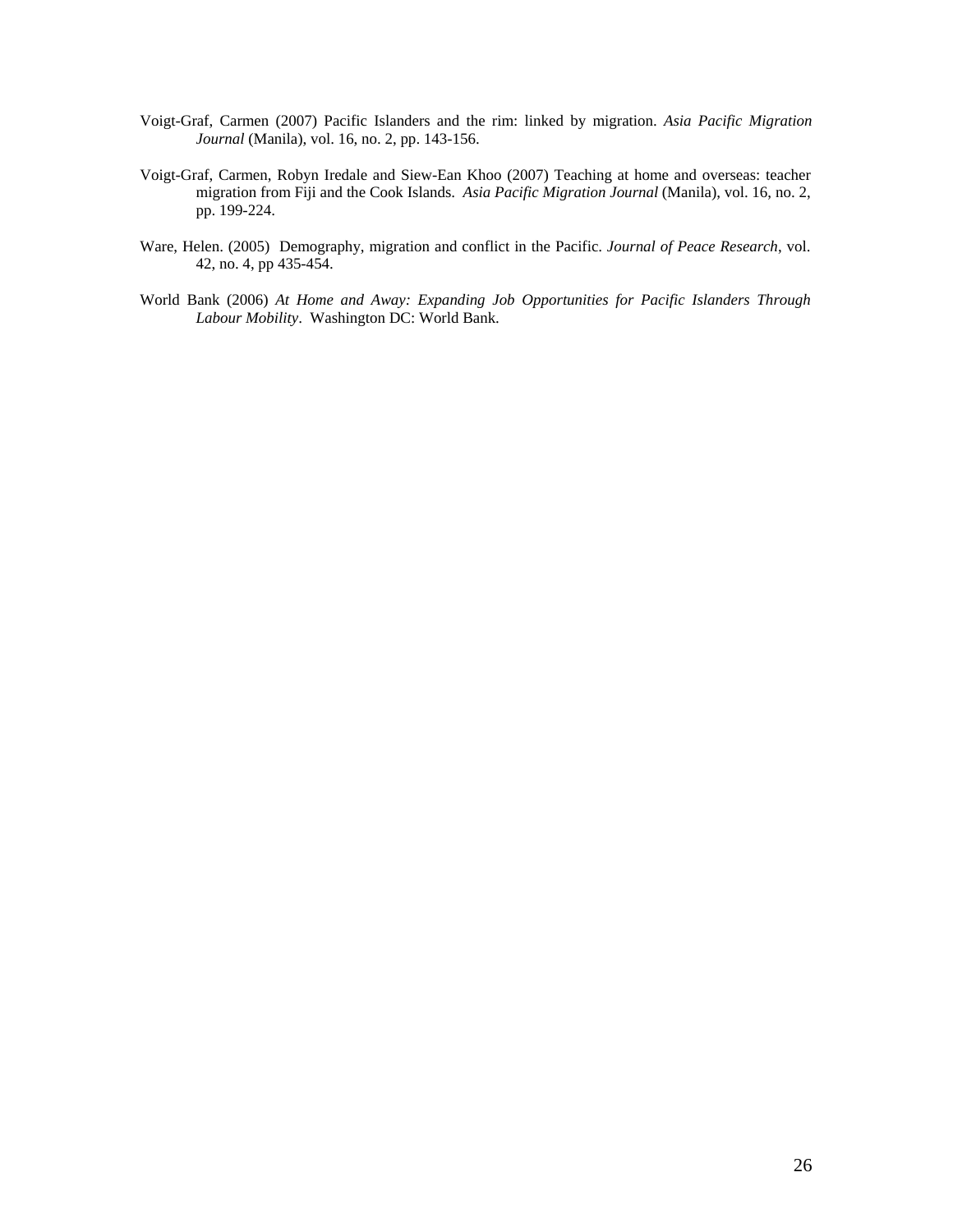| Country                  | Population | <b>Crude Birth</b> | <b>Crude Death</b> | <b>Crude Mig.</b> | Annual pop. |
|--------------------------|------------|--------------------|--------------------|-------------------|-------------|
|                          | est. 2007  | Rate (/00)         | Rate (/00)         | Rate (/00)        | growth (%)  |
|                          |            |                    |                    |                   |             |
| Melanesia                | 8,137,000  | 31.0               | 9.3                | $-1.0$            | 2.1         |
| Fiji                     | 831,600    | 23.3               | 7.0                | $-10.9$           | 0.5         |
| New Caledonia            | 241,700    | 16.9               | 5.4                | 4.0               | 1.6         |
| Papua New Guinea         | 6,332,750  | 32.2               | 10.0               | $0.0\,$           | $2.2\,$     |
| Solomons                 | 503,900    | 34.5               | 7.7                | 0.0               | 2.7         |
| Vanuatu                  | 227,100    | 31.2               | 5.6                | 0.0               | 2.6         |
|                          |            |                    |                    |                   |             |
| Micronesia               | 545,900    | 24.2               | 5.9                | $-2.3$            | 1.6         |
| Federated States (FSM)   | 110,600    | 26.6               | 5.6                | $-16.2$           | 0.5         |
| Guam                     | 172,300    | 19.5               | 5.4                | 4.7               | 1.9         |
| Kiribati                 | 95,500     | 27.3               | 8.5                | 0.0               | 1.9         |
| Marshall Islands         | 52,700     | 32.7               | 6.3                | $-16.2$           | $1.0\,$     |
| Nauru                    | 9,900      | 32.6               | 9.1                | 0.0               | 2.3         |
| Northern Mariana Islands | 84,700     | 23.5               | 3.1                | 6.6               | 2.7         |
| Palau                    | 20,000     | 13.1               | 7.6                | 0.0               | 0.6         |
|                          |            |                    |                    |                   |             |
| Polynesia                | 649,650    | 22.9               | 5.4                | $-9.8$            | $0.8\,$     |
| American Samoa           | 65,000     | 26.8               | 4.5                | $-5.6$            | 1.7         |
| Cook Islands             | 13,500     | 19.9               | 7.6                | $-27.5$           | $-1.5$      |
| French Polynesia         | 261,400    | 17.7               | 5                  | 0.3               | 1.3         |
| Niue                     | 1,600      | 16.0               | 8.9                | $-31.1$           | $-2.4$      |
| Pitciarn Islands         | 50         | n.a.               | n.a.               | n.a.              | n.a.        |
| Samoa                    | 179,500    | 26.1               | 4.8                | $-20.1$           | 0.1         |
| Tokelau                  | 1,200      | 24.7               | 7.4                | $-17.1$           | 0.0         |
| Tonga                    | 102,300    | 29.0               | 7.0                | $-18.0$           | 0.4         |
| Tuvalu                   | 9,700      | 22.1               | 9.6                | $-9.6$            | 0.3         |
| Wallis and Futuna        | 15,400     | 18.3               | 5.3                | $-6.2$            | 0.7         |
|                          |            |                    |                    |                   |             |
| Australia                | 21,000,000 | 12.4               | 7.1                | 4.8               | 1.0         |
| New Zealand              | 4,183,700  | 13.7               | 7.1                | 2.4               | 0.9         |

# **Table 1: Populations in the Pacific Region, 2007: selected demographic characteristics**

Source: South Pacific Community (2007) Pacific Island Populations, 2007, www.spc.int/spd/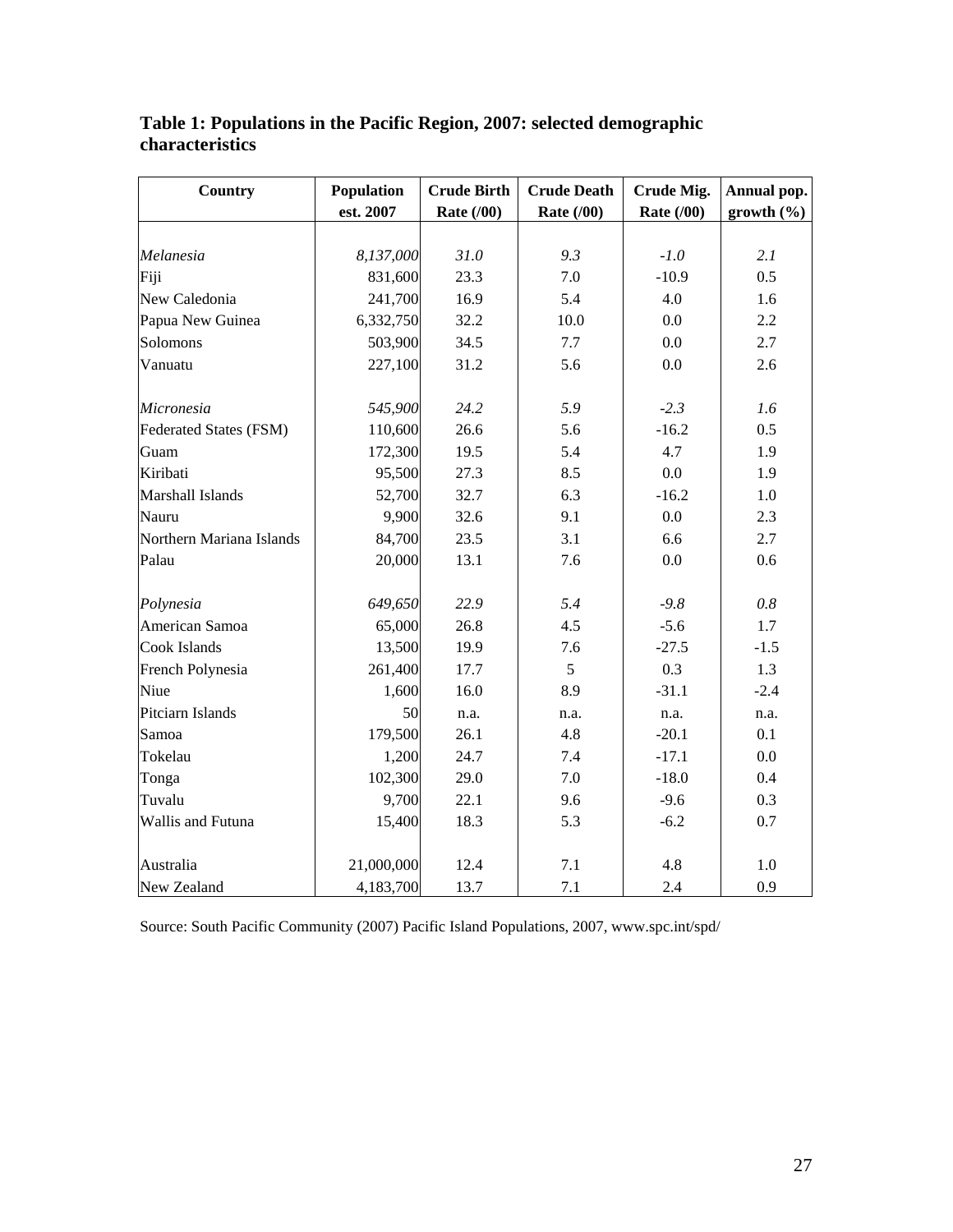**Table 2: Approvals for residence in Australia and New Zealand, Pacific citizens, July 2003-June 2007: a) All approvals** 

| Sub-region  | <b>Australia</b> | <b>NZ</b> | <b>Total ANZ</b> | $\%$ NZ |
|-------------|------------------|-----------|------------------|---------|
|             |                  |           |                  |         |
| Melanesia   | 7,835            | 10,369    | 18,204           | 57.0    |
| Fiji        | 6,466            | 10,138    | 16,604           | 61.1    |
| <b>PNG</b>  | 1,086            | 84        | 1,170            | 7.7     |
|             |                  |           |                  |         |
| Micronesia  | 77               | 554       | 631              | 94.5    |
| Kiribati    | 19               | 521       | 540              | 96.5    |
|             |                  |           |                  |         |
| Polynesia   | 845              | 14,574    | 15,419           | 94.5    |
| Samoa       | 369              | 8,584     | 8,953            | 95.9    |
| Tonga       | 432              | 5,230     | 5,662            | 92.4    |
|             |                  |           |                  |         |
| Pacific     | 8,757            | 25,497    | 34,254           | 74.4    |
| % Melanesia | 89.4             | 40.7      | 53.1             |         |

Source of data: Unpublished tables, DIAC (Australia) and DoL (NZ)

**Table 3: Approvals for residence in Australia and New Zealand, Pacific citizens, July 2003-June 2007: b) Skilled migrant categories**

| Sub-region  | <b>Australia</b> | NZ    | <b>Total ANZ</b> | $%$ NZ |
|-------------|------------------|-------|------------------|--------|
|             |                  |       |                  |        |
| Melanesia   | 3,738            | 4,098 | 7,836            | 52.4   |
| Fiji        | 3,275            | 3,992 | 7,267            | 54.9   |
| <b>PNG</b>  | 382              | 20    | 402              | 5.0    |
|             |                  |       |                  |        |
| Micronesia  | 28               | 15    | 45               | 33.3   |
| Kiribati    | $\theta$         | 10    | 10               | 100.0  |
|             |                  |       |                  |        |
| Polynesia   | 74               | 264   | 338              | 78.1   |
| Samoa       | 20               | 63    | 83               | 76.8   |
| Tonga       | 40               | 173   | 213              | 81.2   |
|             |                  |       |                  |        |
| Pacific     | 3,840            | 4,377 | 8,219            | 53.3   |
| % Melanesia | 97.3             | 93.6  | 85.3             |        |

Source of data*:* Unpublished tables, DIAC (Australia) and DoL (NZ)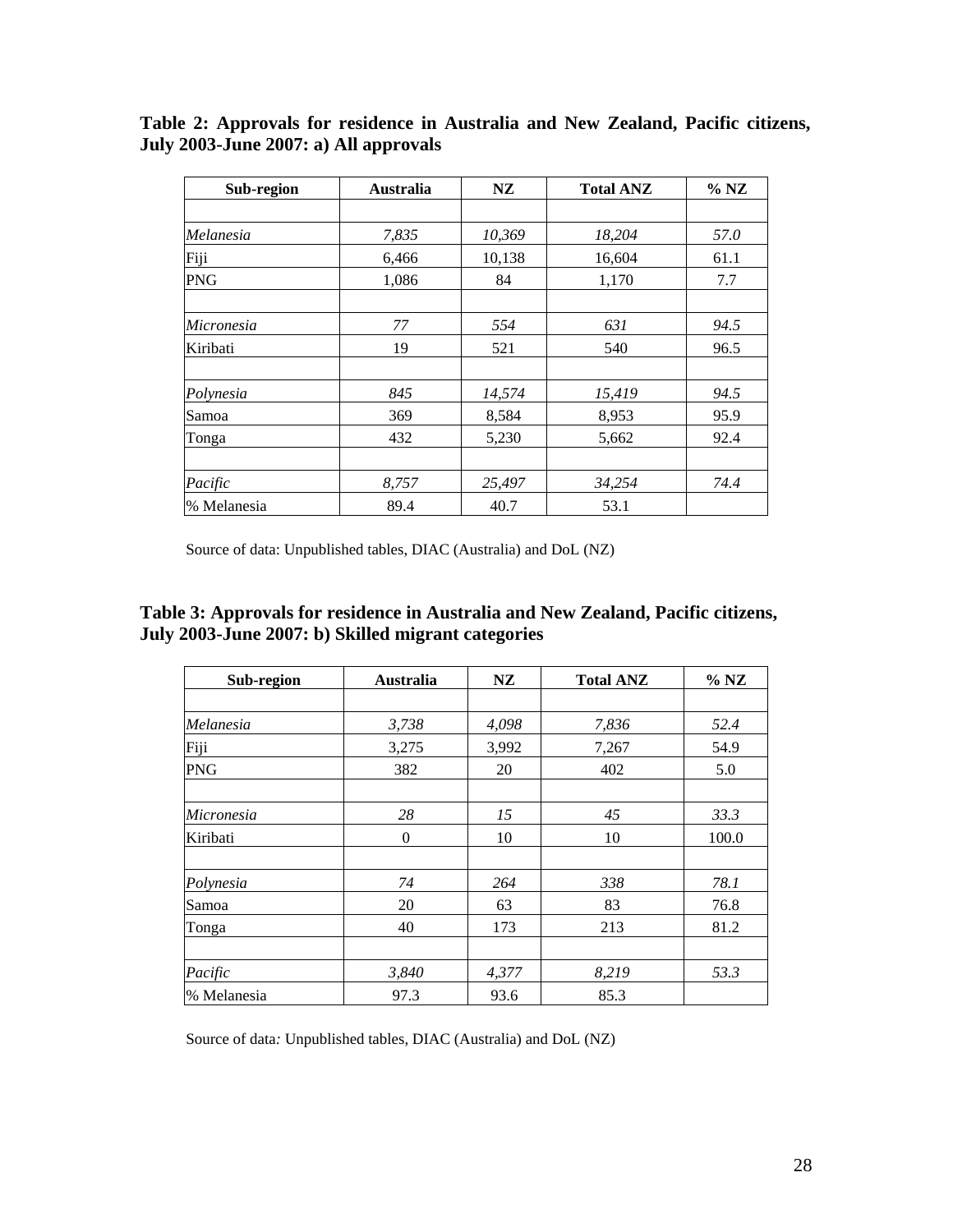**Table 4: Approvals for residence in Australia and New Zealand, Pacific citizens, July 2003-June 2007: c) Family categories** 

| Sub-region  | <b>Australia</b> | <b>NZ</b> | <b>Total ANZ</b> | $%$ NZ |
|-------------|------------------|-----------|------------------|--------|
|             |                  |           |                  |        |
| Melanesia   | 3,683            | 4,390     | 8,073            | 54.3   |
| Fiji        | 2,962            | 4,281     | 7,243            | 59.1   |
| <b>PNG</b>  | 554              | 54        | 608              | 8.9    |
|             |                  |           |                  |        |
| Micronesia  | 40               | 79        | 119              | 66.4   |
| Kiribati    | 19               | 64        | 83               | 77.1   |
|             |                  |           |                  |        |
| Polynesia   | 501              | 5,549     | 6,050            | 91.7   |
| Samoa       | 130              | 3,127     | 3,257            | 96.0   |
| Tonga       | 364              | 2,194     | 2,558            | 85.8   |
|             |                  |           |                  |        |
| Pacific     | 4,224            | 10,018    | 14,242           | 70.3   |
| % Melanesia | 87.2             | 43.8      | 56.7             |        |

Source of data: Unpublished tables, DIAC (Australia) and DoL (NZ)

| Table 5: Approvals for residence in Australia and New Zealand, Pacific citizens, |  |
|----------------------------------------------------------------------------------|--|
| July 2003-June 2007: d) Other categories                                         |  |

| Sub-region  | <b>Australia</b> | NZ     | <b>Total ANZ</b> | $%$ NZ |
|-------------|------------------|--------|------------------|--------|
|             |                  |        |                  |        |
| Melanesia   | 414              | 1,881  | 2,295            | 82.0   |
| Fiji        | 229              | 1,865  | 2,094            | 80.5   |
| <b>PNG</b>  | 149              | 10     | 159              | 6.3    |
|             |                  |        |                  |        |
| Micronesia  | 9                | 460    | 469              | 98.1   |
| Kiribati    | $\theta$         | 447    | 447              | 100.0  |
|             |                  |        |                  |        |
| Polynesia   | 270              | 8,761  | 9,031            | 97.0   |
| Samoa       | 219              | 5,394  | 5,613            | 96.1   |
| Tonga       | 28               | 2,863  | 2,891            | 99.0   |
|             |                  |        |                  |        |
| Pacific     | 693              | 11,102 | 11,795           | 94.1   |
| % Melanesia | 59.7             | 16.9   | 19.5             |        |

Source of data: Unpublished tables, DIAC (Australia) and DoL (NZ)